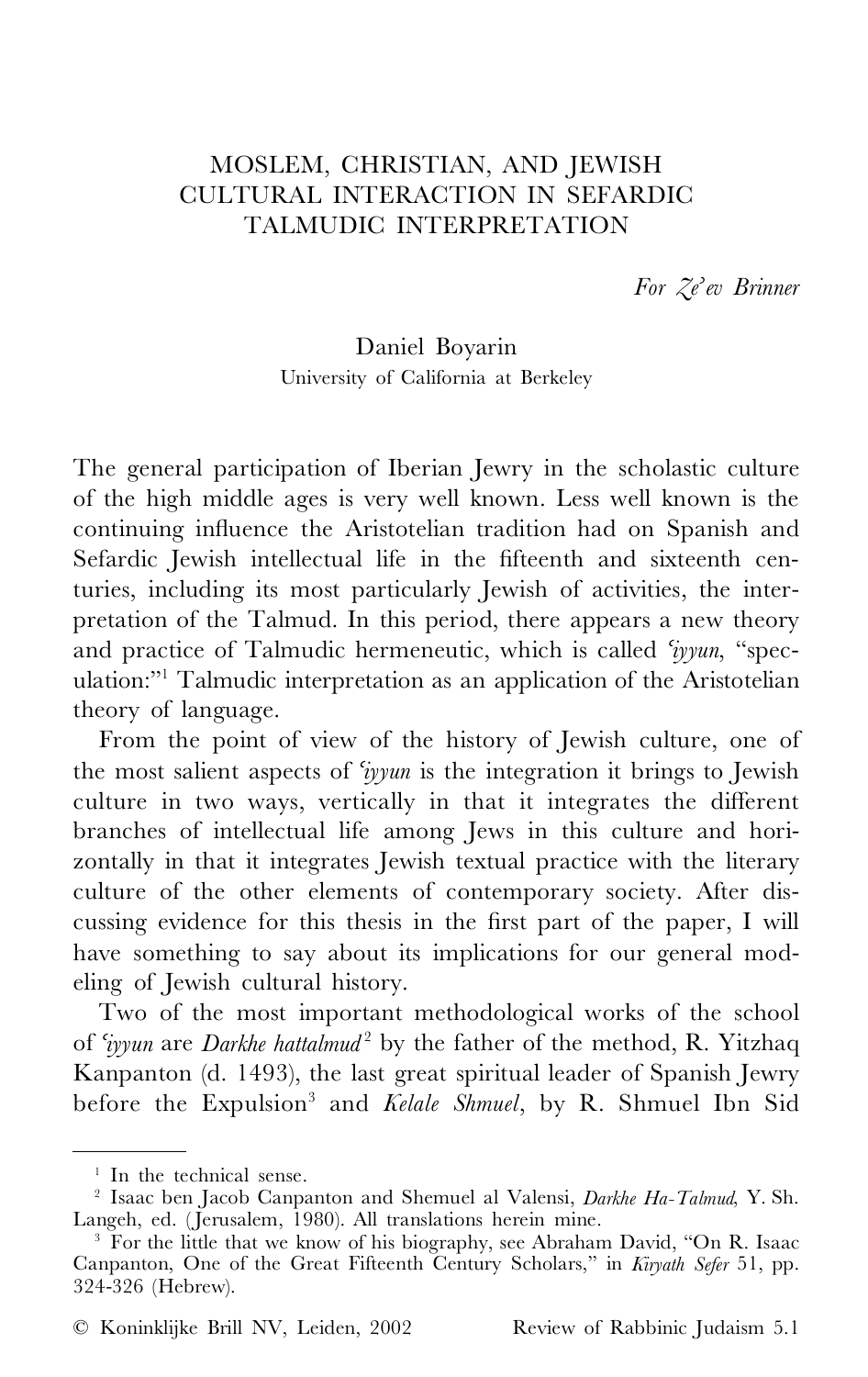$(d. 1520)$ . Studying these works carefully enables us to discern different scholastic "influences" at work in them, suggesting that the Iberian pattern of interaction between Jewish sages and scholastic philosophy continued up until the *gerush* and even beyond into the sixteenth century. In particular, specific Thomist elements can be detected in the later work.

Kanpanton's greatest achievement was the revival of talmudic learning as an important intellectual pursuit of the Iberian Jewish intelligencia, after a period of close to a century during which this pursuit was not highly regarded. It can reasonably be hypothesized that one of the reasons he was so successful in this endeavor was his ability to express talmudic learning in the language of the scholastic philosophical discourse so highly regarded by that very intelligencia and to show that talmudic logic was in many respects comparable to Aristotelian logic or more specifically Aristotelian linguistic doctrine. His method of interpreting the Talmud became, through his disciples who founded Yeshivot all through the Ottoman Empire, *the* dominant method of study and interpretation in the Sefardic diaspora for the two centuries following the Expulsion. His little handbook for talmudic interpretation, *Darkhe hattalmud [The Ways of the Talmud* was so influential that it is quoted almost entire in the sixteenth century Polish halakhic classic, *Shnei Luúot Habberit* as an illustration of the way that Sefardim study Talmud and a recommendation to the author's Ashkenazi fellows that they follow its example. *Kelale Shmuel* is an alphabetical encyclopedia of talmudic terminology together with examples of the usage of the terms, drawn from actual texts and some discussion of problems related to the terms and the specific texts cited. As such, it reveals the systematization and scientific method so beloved of the Spanish Jews influenced by scholasticism. However, the most interesting part of the book is the introduction, in which the author sets out a methodology for the study and interpretation of the Talmud, following the theory and practice of *'iyyun.* This introduction is together with *Darkhe hattalmud* itself one of the two most important theoretical documents of the school that are preserved.

#### 1. *Logic and the Perfection of Speech*

Several of the most important aspects of *'iyyun* can be shown to be applications to talmudic studies of ideas about language and semiotics current in the Arabic logical literature from Al-Farabi and on.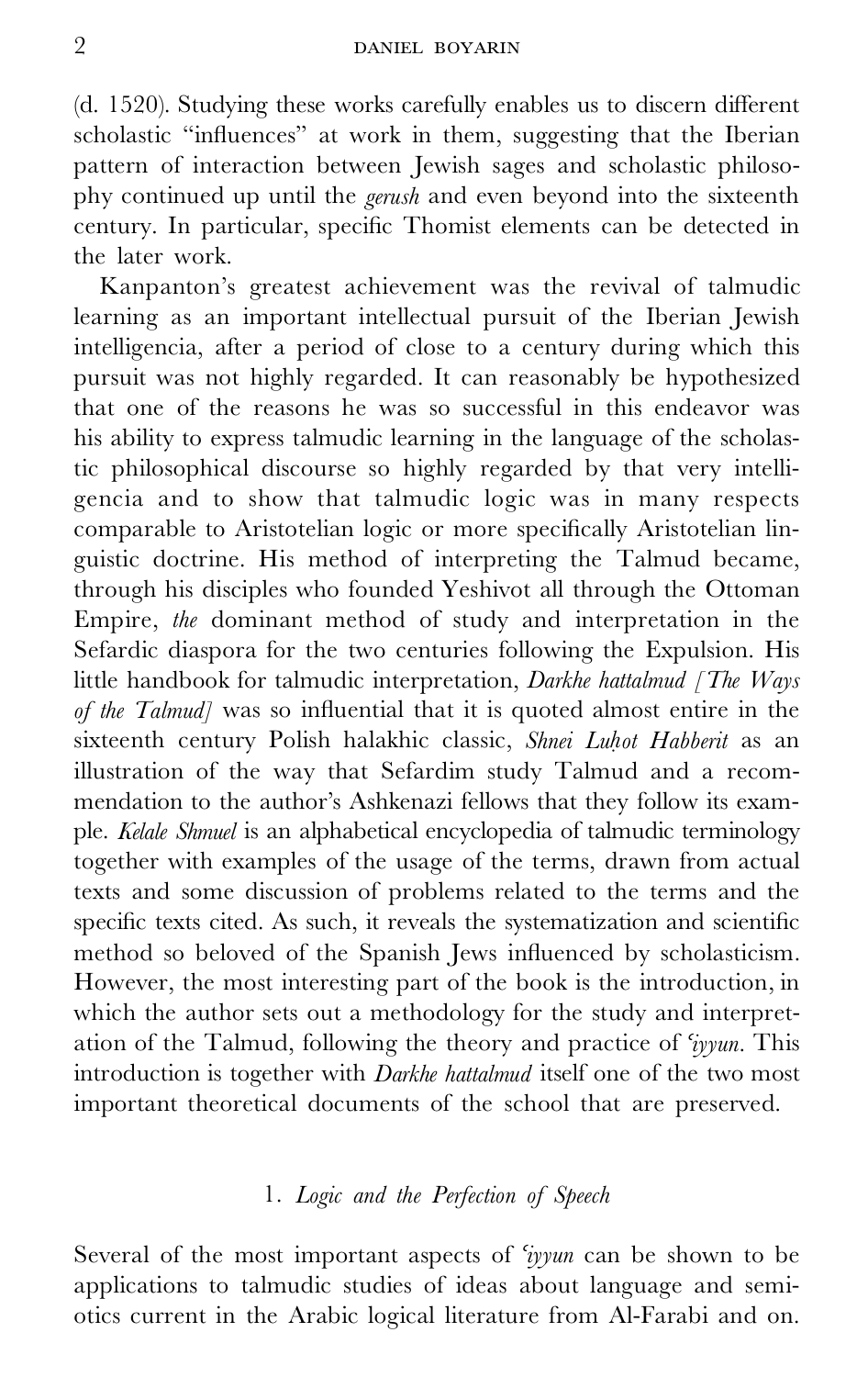One of the key methodological principles of *'iyyun* was to demonstrate that each and every word of the Talmud was necessary. This principle has sometimes been derived by scholars from the talmudic method of interpreting the Mishnah and from the midrashic method of interpreting the Bible.<sup>4</sup> While I do not deny the relevance of these models, the comparisons I will make show that the proximate theoretical sources were rather in scholastic linguistic philosophy. This principle can be organized into several sub-categories, in each case showing the connection with Arabic predecessors.

The key to the method of *'iyyun* was the intimate relation of logic and language in the Middle Ages. This connection lies in the fact that one of the major tasks of the logician, perhaps the first task, is to determine what linguistic signs mean, and in order to do so, one must first have a theory of *how* linguistic signs mean. The dominant theory of meaning in scholastic logic is the theory of *intentio* or mental language. This doctrine has been well summarized by E.J. Ashworth:

It was held that for a spoken or written proposition to have meaning, it had to be subordinated to a mental proposition, and such properties as synonymy and equivocation were explained by means of the relationships between these three types of proposition. If a spoken or written proposition was equivocal, this meant that its tokens could be subordinated to more than one mental proposition. On the other hand, if two different written or spoken propositions were said to be synonymous, this meant they were subordinated to the same mental proposition. A corollary of these claims was, of course, that no mental propositions could properly be called either equivocal or synonymous. All mental propositions were explicit and distinct from one another. . . . Moreover, any written or spoken proposition was supposed to have some mental analogue.<sup>5</sup>

This doctrine was crucial in forming the interpretive methodology of *'iyyun*, for it leads to an understanding of interpretation as the determination of the relationships of written language to mental language or intention within a text, and it was this understanding which generated the methodology of *'iyyun.* That this was indeed the interpretation of meaning held by the *'iyyun* can be shown by the following quotation:

<sup>4</sup> Israel Ta-Shema, "Tosefot Gornisch," in *Sinai* 48, p. 159.

<sup>&</sup>lt;sup>5</sup> E.J. Ashworth, "The Doctrine of Exponibilia in the Fifteenth and Sixteenth Centuries," in *Vivarium* 11 (1973), pp. 139-140.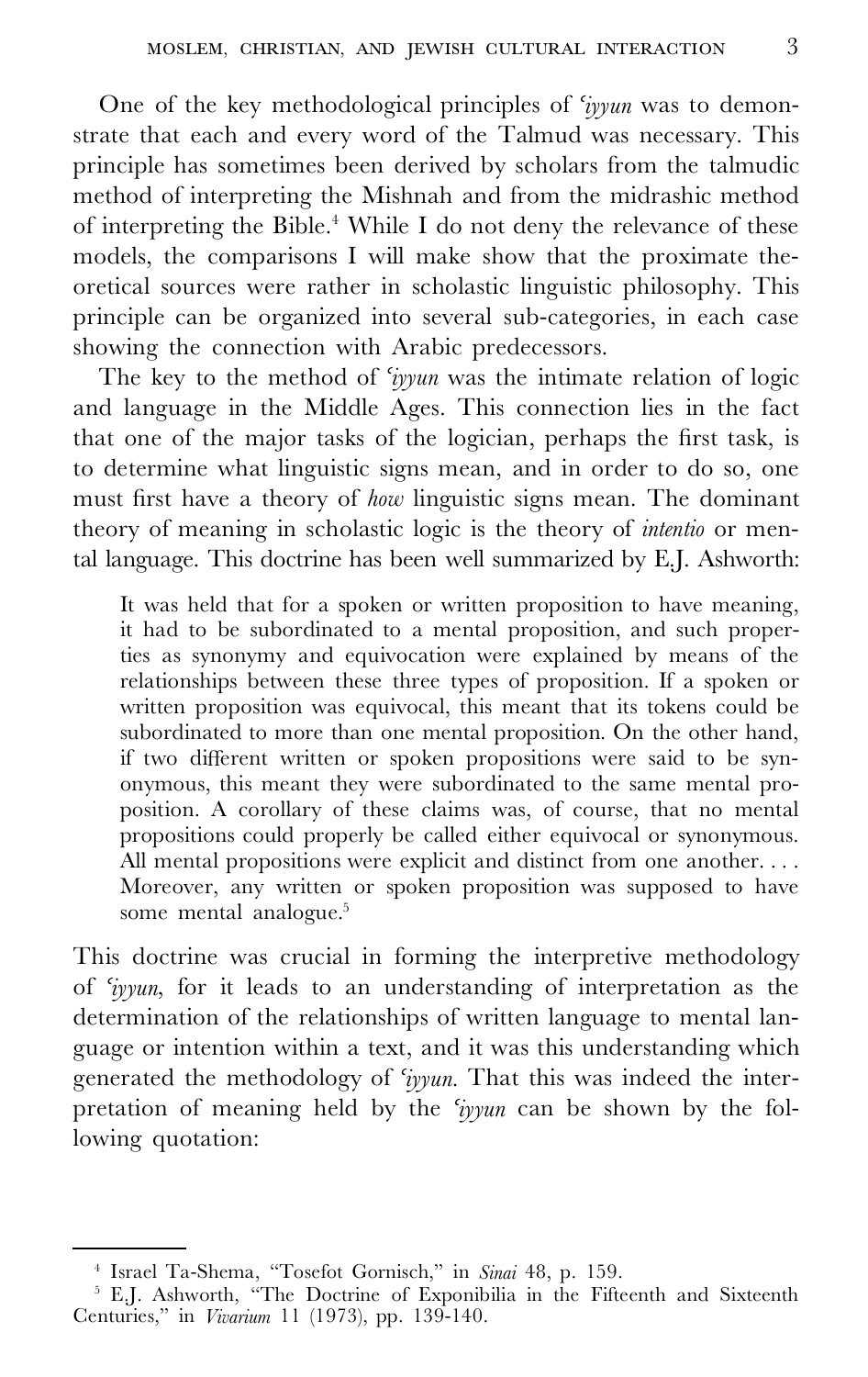Always investigate and search every interpretation which they interpret or explication of a biblical verse or of the language (i.e., the Talmud) to see if it is correct and properly tting from the aspect of the language or the intention or both, for that is the ideal.<sup>6</sup>

That is to say: the ideal commentary explains the written language in such a way that it fits perfectly with mental speech, i.e., that no elements of the outer speech have been ignored or distorted in arriving at the explication and that nothing need be supplied that is not, in fact, implied by the language. Moreover, the mental discourse thus hypothesized must be coherent. The ideal is, of course, for both of these conditions to be met fully.

The search for an interpretation of a text which shows that there is a perfect fit between outer and inner speech or between written and mental language is implicated in a doctrine that denies that there is systematic redundancy in language. Thus, when Kanpanton introduces his hermeneutic rule that every part and particle of the language must be proven to make an independent non-redundant contribution to the meaning, he does so in the following way:

A great principle of *'iyyun* is that you must be very exacting with the language and make great effort if there is any superfluous language or duplication of intention, . . . and, moreover, be very exacting with any change in the language . . . from subject to subject [asking] why is it? And you shall investigate and search diligently to bring out meaning from all of the language in such a way that every word and every particle will signify something new not understood from all that came before.<sup>7</sup>

There are, in fact, three types of redundancy listed by Kanpanton here. The first two are self-explanatory. "Superfluous language" must mean linguistic signs within the text, which are apparently unnecessary to signify the intention of the text. "Apparently" is the crucial word here, for, in fact, by the doctrine I have cited above, "any term which appeared in a written or spoken proposition was supposed to have some mental analogue." Therefore, the interpreter must "make great effort" if there appear to be any terms that do not have such analogues, interpreting them as well, and showing how the meaning would suffer were they absent. Similarly, when the

<sup>6</sup> *Darkhe hattalmud*, p. 57.

<sup>7</sup> Ibid., p. 22.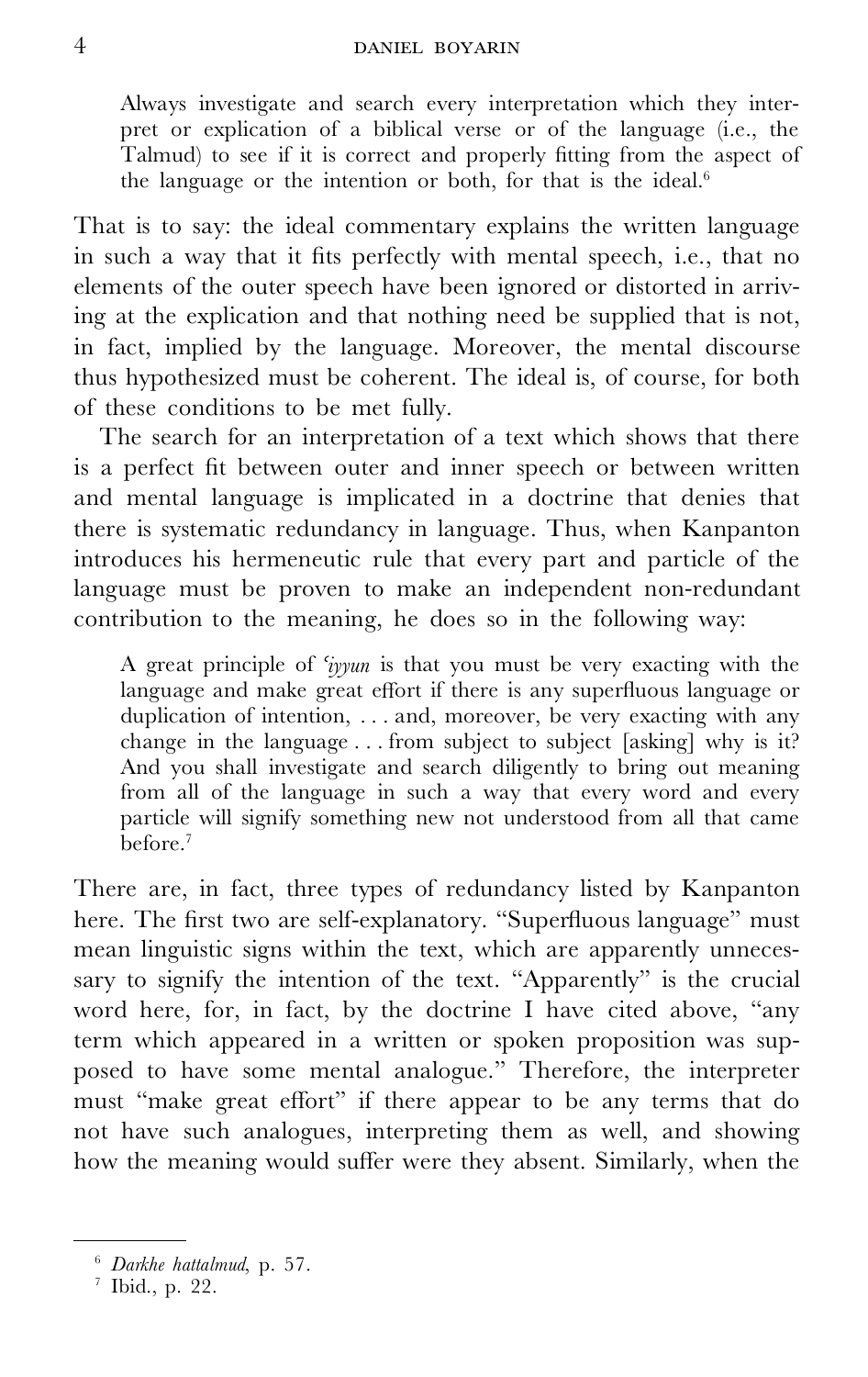text seems to repeat itself ("duplicate its intention"), one must find a way to excise the apparent redundancy. So far, so good, but what is the meaning of "be exacting" with any change in the language, and what has that to do with superfluity or redundancy? As we learn from the interpretive practice of Kanpanton's disciples, what is meant here is that when different language is used in different passages apparently to express the same meaning, one must "be exacting" and show that in fact they have differing intentions behind them. That is to say, Kanpanton rejects the possibility of complete synonymy, not only in mental language, but even with regard to written and spoken language, for this would lead to a defect (superfluity) in the linguistic system, which is deemed to be perfect.

The doctrine of non-superfluity in language, on both the discourse and the systemic levels belongs to an important philosophical tradition. Looking just at sources that were probably well known to Kanpanton, we find the fourteenth century Provençal logician, R. Joseph Ibn Kaspi claiming, "In general, nearly all synonyms have a difference in meaning between them, when examined exactingly."<sup>8</sup> Similarly, Kaspi's countryman, R. Moshe Narbonni claims, "Now synonyms are not employed in the demonstrative sciences," and uses this as an exegetical principle, by which he explains that when Al-Gazzali says "ignorance and error" he must mean two different things.<sup>9</sup> In truth, these are slightly different positions, Kaspi denying that there is any synonymy at all, while Narbonni seems to say that it exists but is avoided in scientific writing. Either view is sufficient to explain Kanpanton's doctrine.

The second sort of redundancy too was rejected on sound logical grounds. First of all, as we have already seen, it was a generally held principle that any term in written or oral speech had its analogue in mental speech. Kanpanton refers to this principle when he says, "Every word and every particle must signify something new."<sup>10</sup>

<sup>8</sup> Text cited in Shalom Rosenberg, *Logic and Ontology in Jewish Philosophy in the Fourteenth Century* ( Jerusalem Dissertation, 1973), p. 17 (Hebrew). See also Rosenberg, "Logic, Language and Biblical Exegesis in the Writings of R. Joseph Ibn Kaspi," in Halmish and A. Kasher, eds., *Dat Wesafah* (Ramat Gan, 1979), pp. 105-113 (Hebrew).

<sup>&</sup>lt;sup>9</sup> G.B. Chertoff, *The Logical Part of Al-Ghazali's Magasid al-Falasafia, in an Anonymous Hebrew Translation with the Hebrew Commentary of Moses of Narbonne* (Columbia University Dissertation, 1952), p. 16.

<sup>10</sup> *Darkhe hattalmud*, p.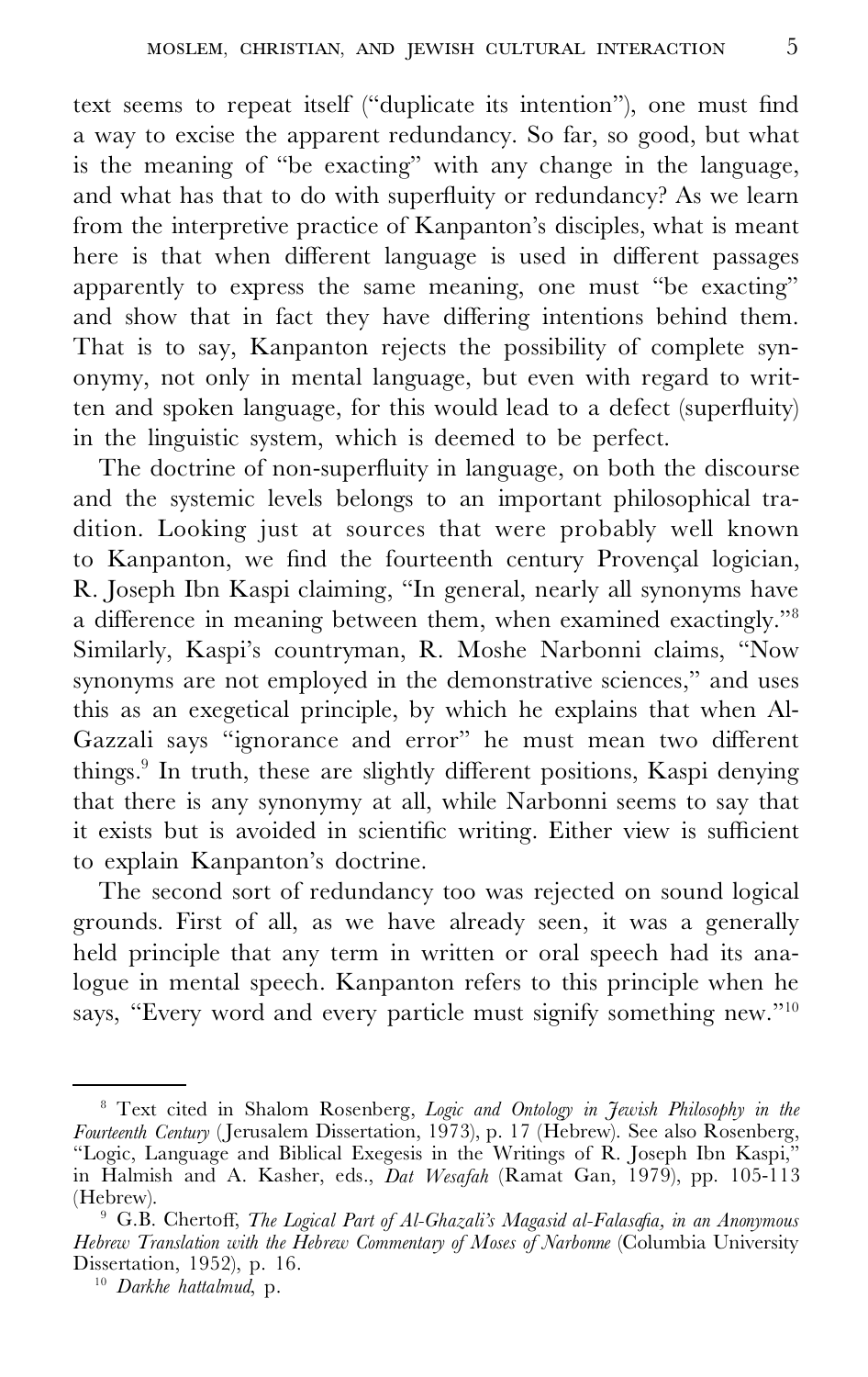Moreover, it was a commonly held view that logic is a science of language, the function of which is to teach one to use language in an exact manner. Indeed, in Hebrew, before being called *higgayon* (which also means speech), logic was called *úokhmat haddibbur*, literally, *scientia sermocinalis*.

The connection between logic and the perfection of speech is well established in the thought of Maimonides, a major source for Jewish scholasticism. Let us see then how Maimonides defines "*dibbur*," and how he, thereby, relates language to logic:

The word "*dibbur*" is a homonymous term by imposition of the ancient peoples, which signifies three intentions.

The first is that faculty, by which man is distinguished, with which he conceives concepts (intelligibles) and learns sciences and distinguishes between the contemptible and the appropriate. This intention is also called "the faculty of speech" or "the speaking soul."

The second intention is the concept itself, already conceived by the man. This intention is called "the inner speech."

The third intention is the utterance in speech of the intention (concept) impressed upon the soul. This intention is also called "the outer speech."<sup>11</sup>

We see, according to Maimonides, that language is the product of an innate capacity for articulate speech, "the speaking soul." Now, this innate faculty is, in fact, none other than the faculty of reason, for it differentiates humans and enables them to learn and distinguish what is correct from the incorrect. Moreover, by virtue of this faculty, concepts are "already" conceived in "inner (mental) speech," prior to their formulation in "outer speech," talking and writing. It follows then that "outer speech," a product of the rational faculty, ought to be made so that it will be a perfect representation of logical form. This indeed, according to Maimonides, is the work of logic, "the science of speech:"

This science gives rules common to all languages, by which outer speech is guided toward what is correct, and guarded from error, *such that what he utters in his speech corresponds to what is in his mind and is equiv-*

<sup>&</sup>lt;sup>11</sup> Moses Maimonides, et al., *Maimonides' Treatise on Logic (Makalah Fi-Sina'at al-Mantik) the Original Arabic and Three Hebrew Translations*, Israel Efros, ed. and trans. (New York, 1938), p. 59. This passage is practically a quote from Al-Farabi's introduction to logic, as has been pointed out by Efros.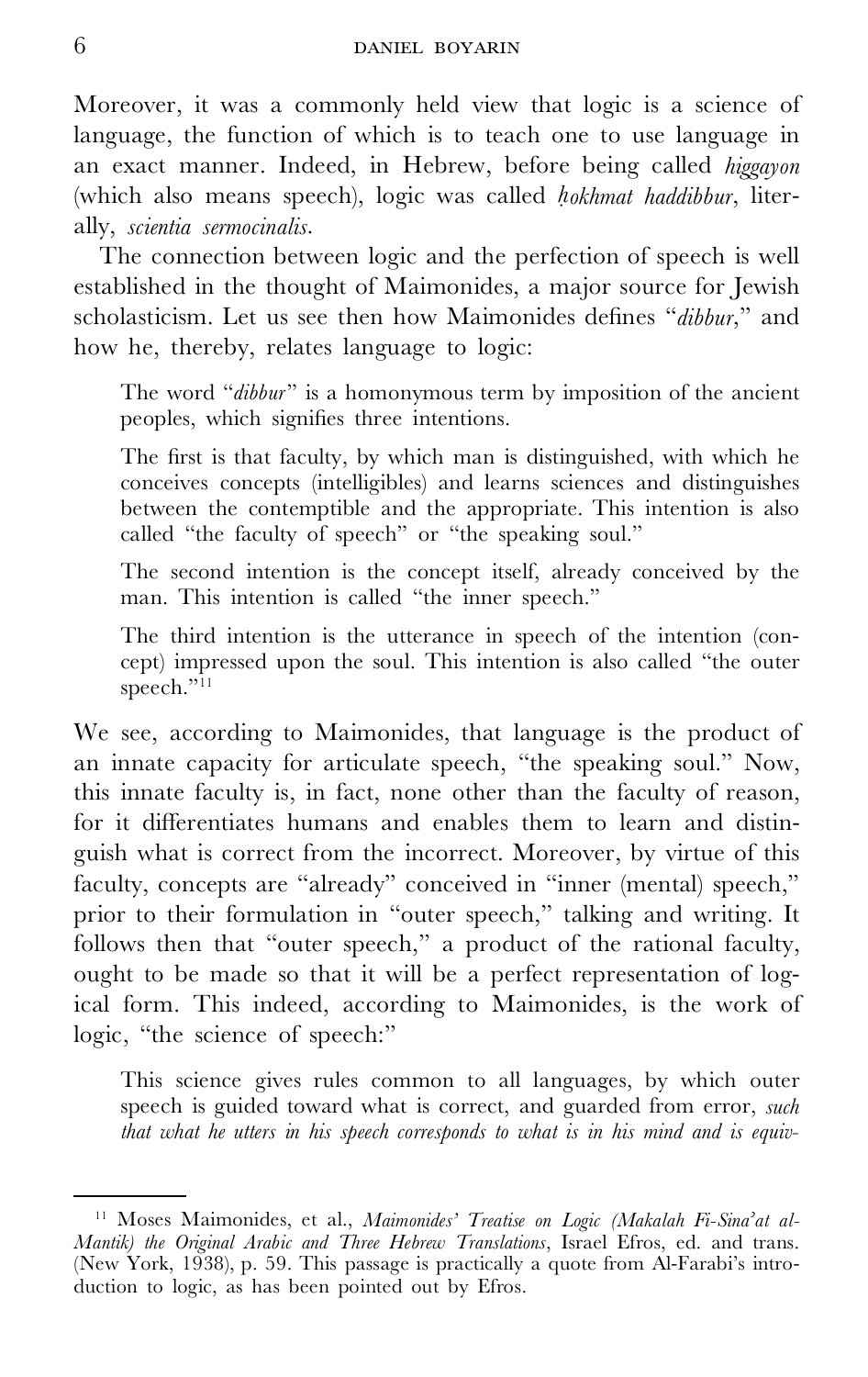*alent to it, and the utterance does not add to the intention of his soul, nor subtract from it.*<sup>12</sup>

Maimonides' statements of the nature of language and of its functions are echoed by R. Shmuel Ibn Sid in such a way that we are left with little doubt as to their being a major source for his lin guistic philosophy and the interpretive practice of the Sefardic school:

Now it is well known that words signify intentions in the soul, and if the practitioner of *'iyyun* wishes to express the intention of his soul, *it ought to be by means of words which signify what is in his soul, and there must not be any addition or subtraction*, in such a way that the image in his soul will be well expressed . . . and when there is a discrepancy between them, then we can object, for the *tanna* [the author of the Mishnah] was (seemingly) not exact with his language.<sup>13</sup>

This statement of Ibn Sid's teaches us three things: 1) that the method of *'iyyun* had its roots in the scholastic theory of meaning, particularly in its Maimonidean-Farabian formulation; 2) that *'iyyun* as an interpretive method follows from the assumption that one trained in logic can use outer speech so as to make it a perfect signifier of inner speech, with no extra or missing linguistic signs for the expression of the inner speech; and 3) that the authors of the talmudic texts are such logicians, and therefore one can apply these canons of interpretation to their language.

# 2. *The Concept of Understanding by Sub-audition.*

One of the outstanding methods of talmudic interpretation developed by Yitzhaq Kanpanton was the method known as *sebara mibbaúutz*, which I will translate here, for reasons that will become apparent, "understanding by sub-audition." Here is the rabbi's description of the force of this technique:

Diligently investigate in any utterance or sentence what you would have thought from your own reasoning or understood from your intelligence before the *tanna* or the *amora* intervened. For you will have a great benefit from this, namely that if you would have understood of your own as he does, then you can ask of him, what has he come to

 $12$  Ibid.

<sup>13</sup> *Kelale Shmuel*, p. 1.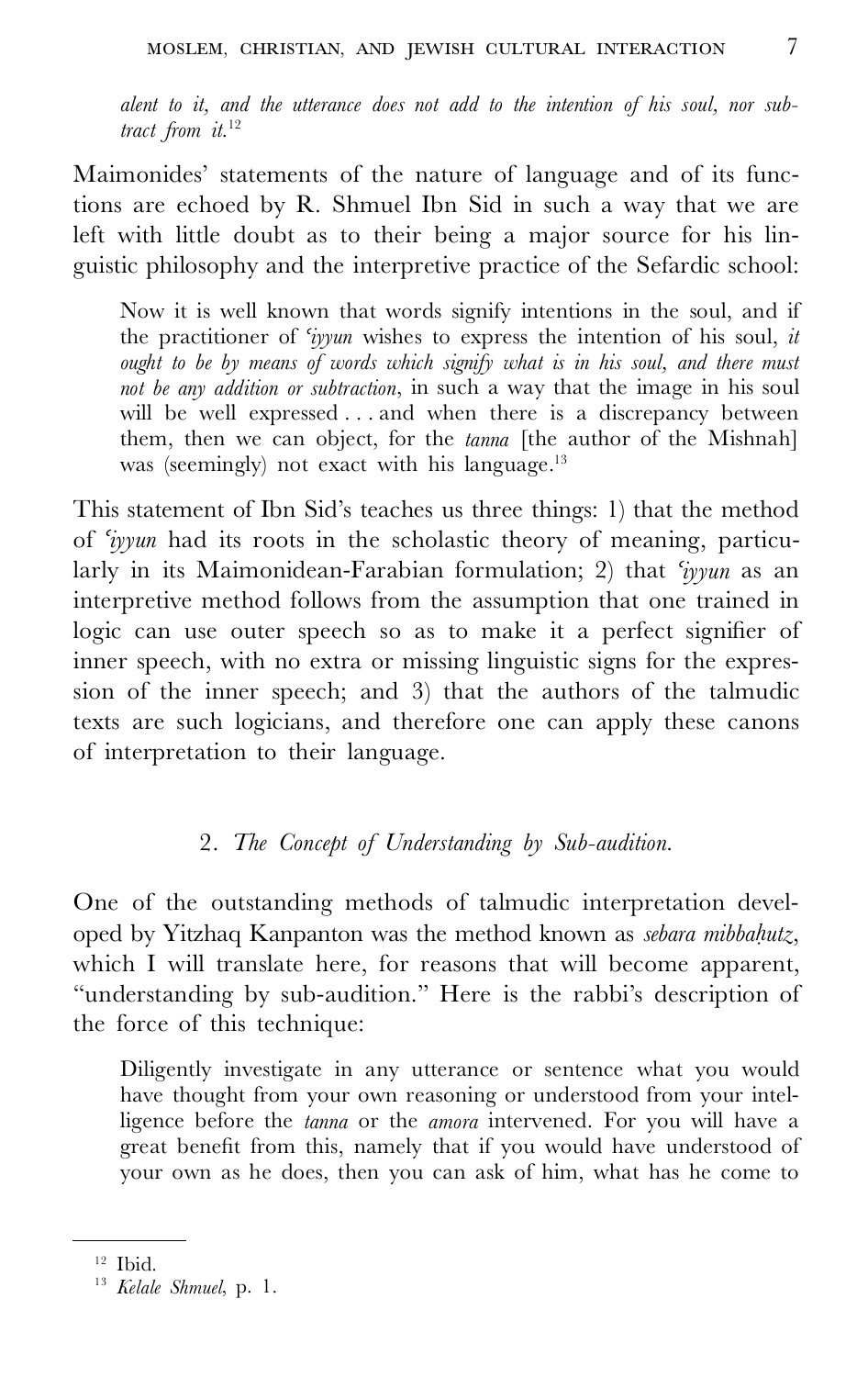communicate to us. On the other hand, if your own reasoning is opposed to his, then you must investigate to find what forced him to say what he did and what is the weakness or fallacy in what you had thought. And this is what is called "*sebara mibbaúutz*" (p. 26).

The *sebara mibbaúutz* is then that which would have been understood by the commentator from the language of the Torah or of the Mishnah without the necessity for an interpretive intervention on the part of the tannaim or amoraim. The origin of the term, itself, however, is not totally established. I would like to propose that the *sebara mibbabutz* is a calque on an Arabic logical term, ultimately going back to a Greek term in the commentaries on Aristotle. In that literature, we find the Greek term  $\varepsilon \xi \omega \theta \varepsilon$  in the sense of that which is not expressed explicitly in language, because it is understood by the intelligence of the hearer or reader without a need for it to be expressed. So we find it used in Ammonius's commentary on Aristotle:

What is required in a modal proposition is not merely a verb which includes the copula, but the copula itself, either explicit or supplied to the proposition from outside by subaudition ( $\varepsilon \xi \omega \theta \varepsilon v$  τη προτασει υπακοvouevou), for we say: either "It is possible that Socrates will go," or "It is possible that Socrates will be a musician" with the copula expressed. But we can also express these propositions without the copula thus: "Possible that Socrates will go." We hold that in the latter case, the copula is understood.<sup>14</sup>

We find here that Ammonius uses precisely the term "from outside" to refer to a linguistic sign that does not need to be expressed in the language in order for the sentence to be understood. It is not a difficult step to imagine a talmudic thinker inquiring why is it ever used if it need not be. An even more exact correspondence to our usage is found in Al-Farabi, who frequently uses the expression *a¶marahu wa-fahimahu min khˆrij*. As Farabi's editor, F.W. Zimmerman remarks, "*min khˆrij* presumably is an exegetical concept, and as such occurs in a *set phrase* literally rendering the Greek in the glosses of the Baghdad Organon."<sup>15</sup> As Zimmerman further explains:

The expression *admarahu wa-fahimahu min khārij* [to supply in the mind and understand it from the *outside*] doubly translates (first idiomatically,

<sup>14</sup> Ammonius 223.30-4.10, quoted F.W. Zimmerman, *Al-Farabi's Commentary and Short Treatise on Aristotle's De Interpretatione* (London, 1981), p. lxi.

<sup>15</sup> Ibid., p. lxii.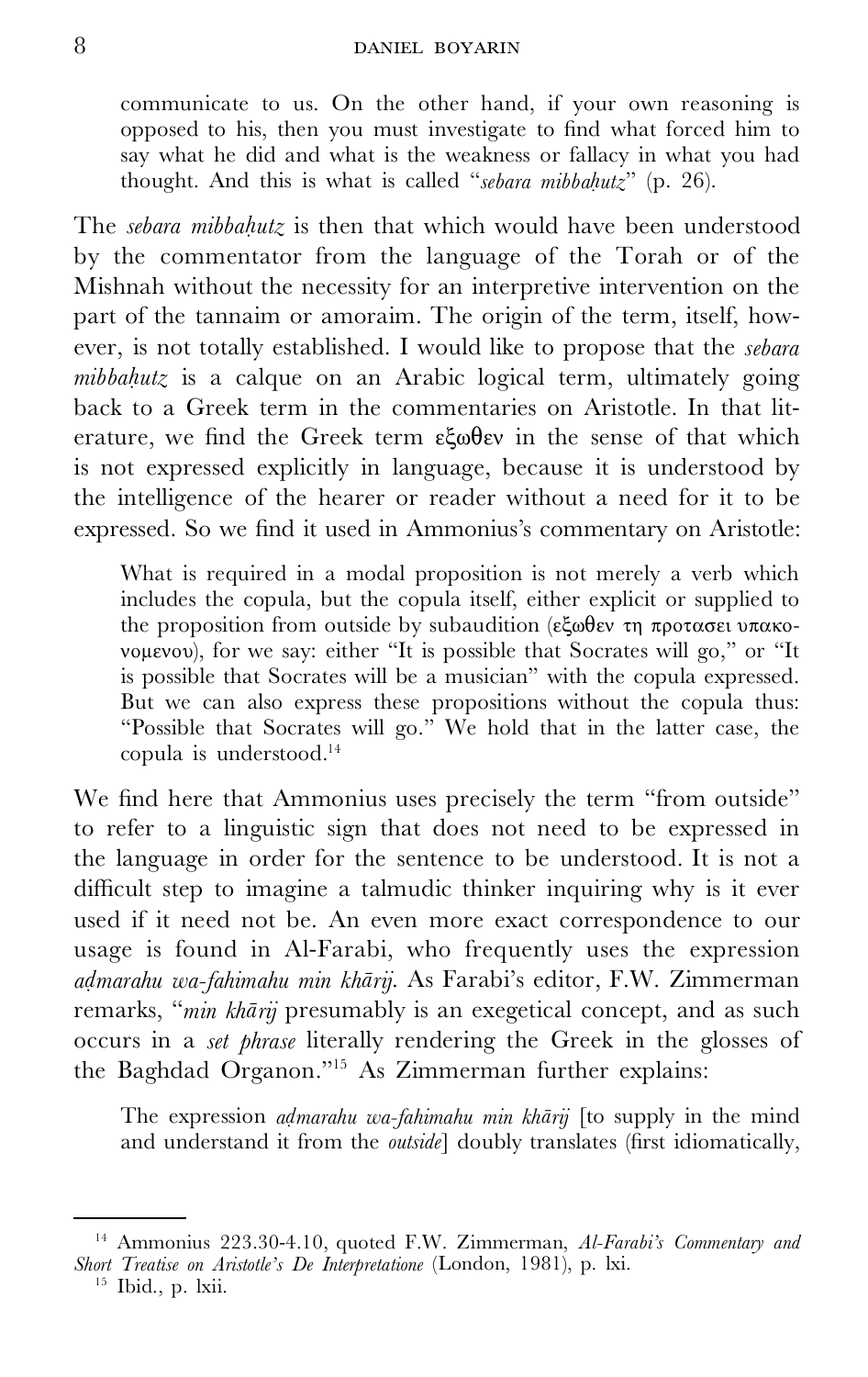then literally) εξωθεν τη προτασει υπακονομενου τι an expression frequently found . . . in the Greek commentaries.<sup>16</sup>

In short, the Greek εξωθεν calqued by the Arabic *min khārij* provides an exact source for Yitzhak Kanpanton's uses of *mibbaúutz.* The correspondence is even more exact in the case of interpreting a commentator, such as Rashi, for then the question is, given that I would have understood a given point *mibbaúutz*, because it is implied in the language, then why did Rashi have to tell me it explicitly. It is, of course, most significant and interesting to see that the term, once appropriated takes on a life of its own and develops several variant meanings, among them some that are used in Ashkenazi *pilpul* as well.<sup>17</sup>

#### 3. *The Use of Falsity as the Royal Road to Truth*

Certainly one of the most misunderstood elements of *'iyyun* already in its own time was the insistence on producing false interpretations of the talmudic text only to disprove them in the end. This was misunderstood by contemporaries and near contemporaries as a type of merely academic show of prowess and roundly attacked by such gures as the author of *'Alilot Debarim.*

This method had, however, several sound bases in the logical thought of the later Middle Ages. The first has to do with the very reason that interpretation is necessary in Kanpanton's view. In a key passage, he states (p. 57):

Alternatively, the commentator will interpret the matter, in order to exclude another opinion or another interpretation, which would be *possible in the potentiality of the language*, for according to the simple meanings of the words and the syntax, it would be *possible to err* and entertain another view, and in order *to guard against it* and repulse it from the minds of the *me'ayyenim*, since in truth it is a falsehood, for that reason he interprets.

The key phrases in Kanpanton's explication are all of them couched in the language of Hebrew scholasticism. The most important phrase

<sup>16</sup> Ibid., p. cxxxi.

 $17$  Incidentally, this explanation strongly suggests that the direction of influence was from the Sefardic scholars to the Ashkenazic ones, since it is hardly likely that Ashkenazim would have had direct access to Arabic logical terminology.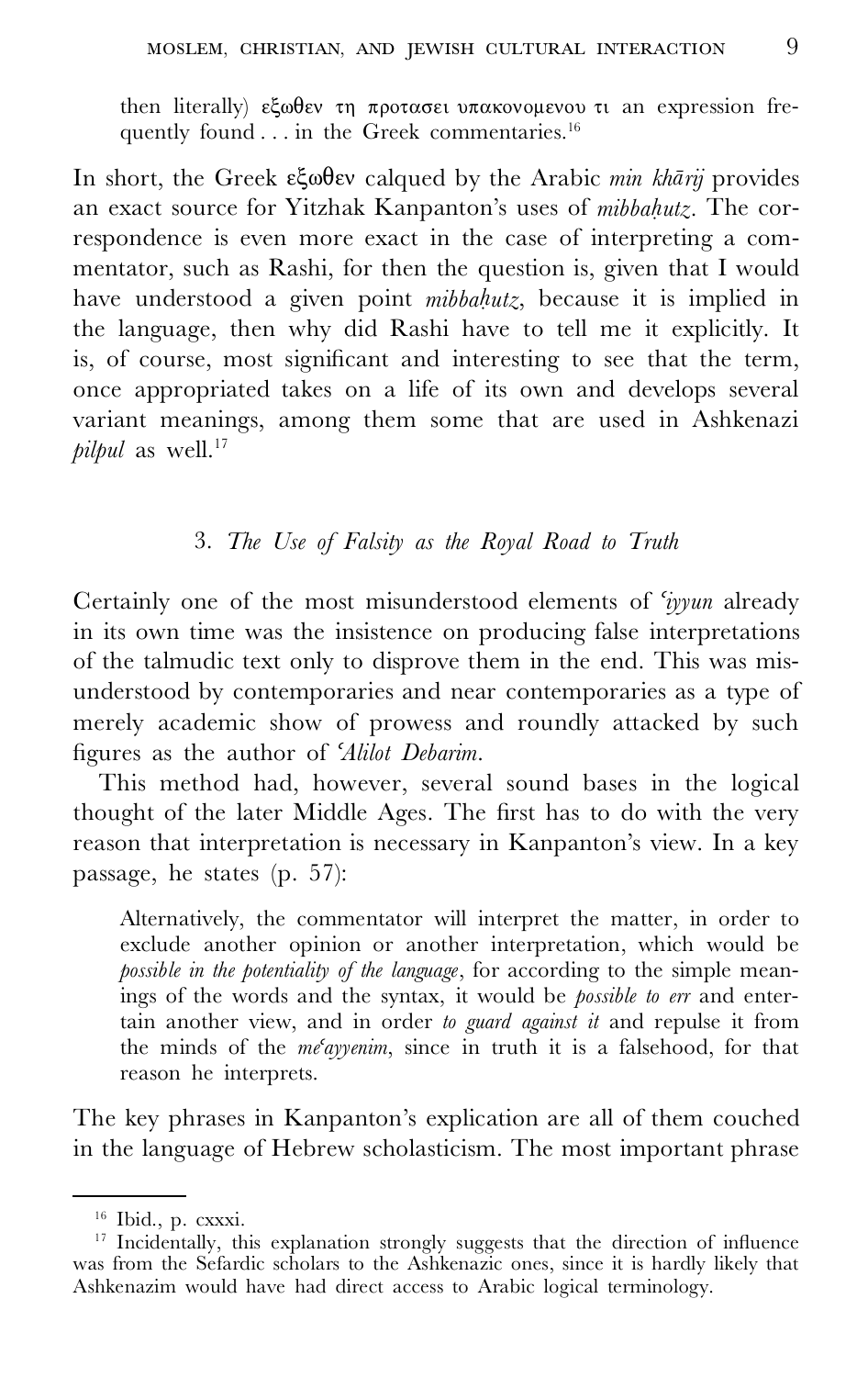is "possible in the potentiality of the language, *bekoaú hallashon*, that is to mean, that which we would have understood by ourselves from the language without the necessity for it to be expressed, or for that which we would have understood erroneously from the language itself before the commentators disabuse us of our error. This phrase, "potential in the language" is accordingly very similar in force to *sebara mibbaúutz.* It can also develop the sense of that which is implied in the language, as in the following usage of Shmuel Ibn Sid, "A Mishnah or baraita which he could have objected from using that which is explicit in the language, but instead used that which is implicit," that is, in the more usual terminology of talmudic scholarship, the *diyyuq.* And indeed, *bekoaú* and *bepo'al* are used in both Hebrew and Arabic [*bi-l-kuwwa bi-l-'l*] logical writings to mean, "explicit" and "implicit."

As stated above in the quotation from Ashworth, equivocation in the Middle Ages is defined as a single verbal proposition being subordinated to more than one mental proposition. This generally results from the polysemous nature of terms within the proposition. Now, for most medieval semanticists—Bacon is perhaps an exception—the meanings of polysemous or homonymous terms are fixed, that is to say, they have been fixed by an "imposition" or a series of impositions on the part of the ancient peoples. (Remember the explanation of the homonymy of *dibbur* in the above citation from Maimonides.) Therefore, a given proposition in a text has a limited number of possible interpretations, of which the parameters are the various possibilities which are potential in each of its terms. One of the functions of determining possible false readings of the text, then, is to show the necessity for the comment of the interpreter as excluding those false readings which exist in the potential of the language.

Kanpanton's doctrine is explicitly connected (by his terminology) to the scholastic analysis of sophisms or fallacies. His use of the terms "err" and "to guard against" in the above citation point in this direction, for both are terms of art of the Hebrew literature on sophisms. Most revealing, however, is Kanpanton's use of the term sophisms or fallacies *(hata'ot)* to mean the false interpretations of a passage rejected by the canonical commentators. Sophisms were analyzed by Aristotle into two types: "sophisms in speech" and those "out of speech," or in the terminology of Hebrew scholasticism *hata'ot "asher bammillot* and *hata'ot "asher ba'inyanim.* Now, it is quite clear that Kanpanton is referring to sophisms of speech, defined as the falla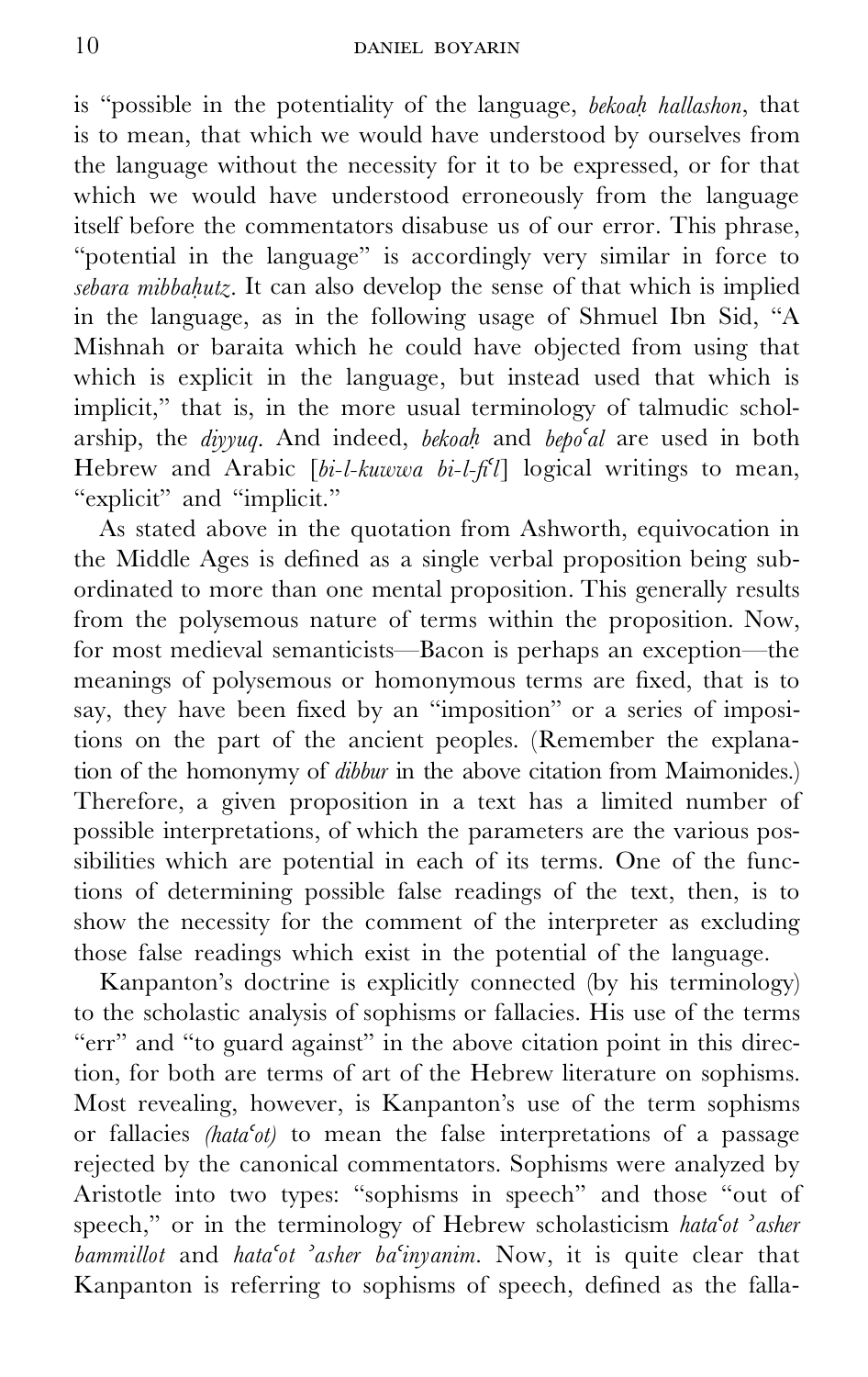cious acceptance of one of the possible significations of an equivocal expression, when in fact, another is correct. By referring to the incorrect, rejected interpretations as *hata'ot*, he is drawing an analogy between the commentator and logician, whose common job is to teach people to "guard themselves" from the snares of seductive fallacy.

As we have seen, Maimonides, following Al-Farabi, defined the purpose of logic as giving, "rules common to all languages, by which outer speech is guided toward what is correct, and guarded from error *yiÒmerehu min hatta'ut.*" It is hardly surprising, therefore, that what a commentator does is referred to in all branches of *pilpul* by the root *shmr*, e.g., *Rashi nishmar mizze*, and the pilpulistic method of analyzing commentaries is called universally *derek hashshmirot.*

We can see now that the setting up of false interpretations is an integral part of the system of thought and interpretation of R. Yitzhak and his follower. These false interpretations are required both to show why it was necessary for a commentator to comment at all, by showing the sophisms possible in the text, and also to serve as proof for the ineluctability of his interpretation. The lengths gone to to show the plausibility of the false interpretations served the first purpose, for if there be no true *causa apparentia*, there is no true fallacy, hence no need to interpret. Moreover, it is necessary to eliminate all possible sophisms in order to prove that only one interpretation is possible and therefore correct. Dialectical sophistry is thus conceived of as the only way to achieve truth and certainty in exegesis. As Kanpanton remarks, "the truth cannot be known, except through its opposite."

This view was not merely an eccentricity of talmudists. The fifteenthcentury Spanish Jewish philosopher and logician, Abraham Shalom, articulates it as well when he says:

A man is not called a hero of wisdom, until he can demonstrate a proposition two ways, once positively and once negatively, for a matter is only known through its opposite.<sup>18</sup>

It is surely no coincidence that Shalom here uses the term "ways," *derakim*, a technical term of *'iyyun* as well meaning the alternative interpretations possible in the text.

<sup>18</sup> Abraham Shalom, *The Translator's Preface to the De Interpretatione of Marseille*, A. Jelinek, ed. (Vienna, 1838), p. 7.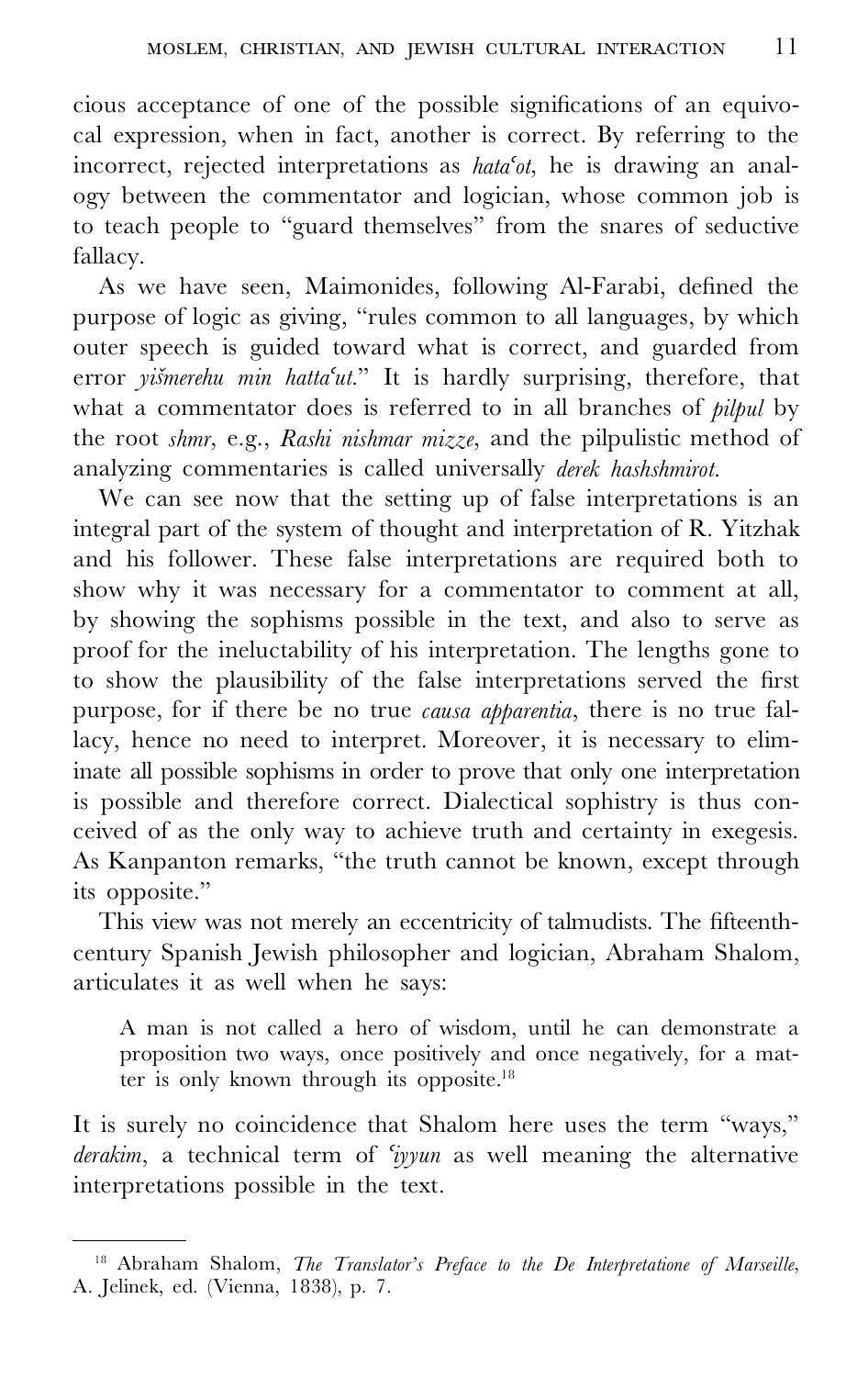The ultimate seriousness of this philosophy can be shown by citing two contemporaneous texts. The first, by R. Yitzhak Aboab, claims that God himself uses the method of sophisms to teach humans the truth, i.e., he explains by this principle the age-old question of why the Mishnah enunciates wrong opinions together with correct ones:

All of them were given by the same shepherd (Eccl. 12). He wants to say that most often we understand a matter well only via its opposite, and we understand it from its opposite; and, therefore, the Holy One, Blessed be He, wished to give us the differing opinions, so that when we arrived at the truth, we would understand it clearly.<sup>19</sup>

The necessity of dealing in falsehood, of setting up and knocking down fallacies, is a feature of the human condition. Only one to whom truth is vouchsafed by revelation can escape it. Another of Kanpanton's disciples, R. Yoseph Taitazak, expresses it beautifully:

The influence of blessed God was so great upon Adam that he knew the truth without struggle or effort, and everything was before him like a set table. As for primordial Adam, since the truth grew by itself, there was not need to weed out and cut down the false divisions, for they were cut down of themselves.<sup>20</sup>

We see clearly, once more, that a major principle of talmudic interpretation of Yitzhak Kanpanton is simply a basic epistemological principle of his age brilliantly applied to the discipline of talmudic hermeneutics.

# 4. *"Conception, Judgment and Ordering" in Kelale Shmuel*

In *Kelale Shmuel*, we also find elements that are not derived from Kanpanton but are a direct continuation of much the same cultural pattern. I believe that this document, despite its rather arcane subject matter, is a cultural monument of very great interest, which testifies to the continued fruitfulness of inter-religious intellectual exchange on the Iberian Peninsula in the very waning of Jewish life there, that is, just before the expulsions from both Spain and Portugal at the end of the fteenth century. Since it was produced in Safed

<sup>&</sup>lt;sup>19</sup> *Meharrerei Nemerim* (Venice, 1509), p. 16 [erroneously paginated 19].

<sup>20</sup> Quoted in Simon Shalem, "The Hermeneutic Method of Rabbi Joseph Taitazak and His Circle," in *Sefunot* 11, p. 121.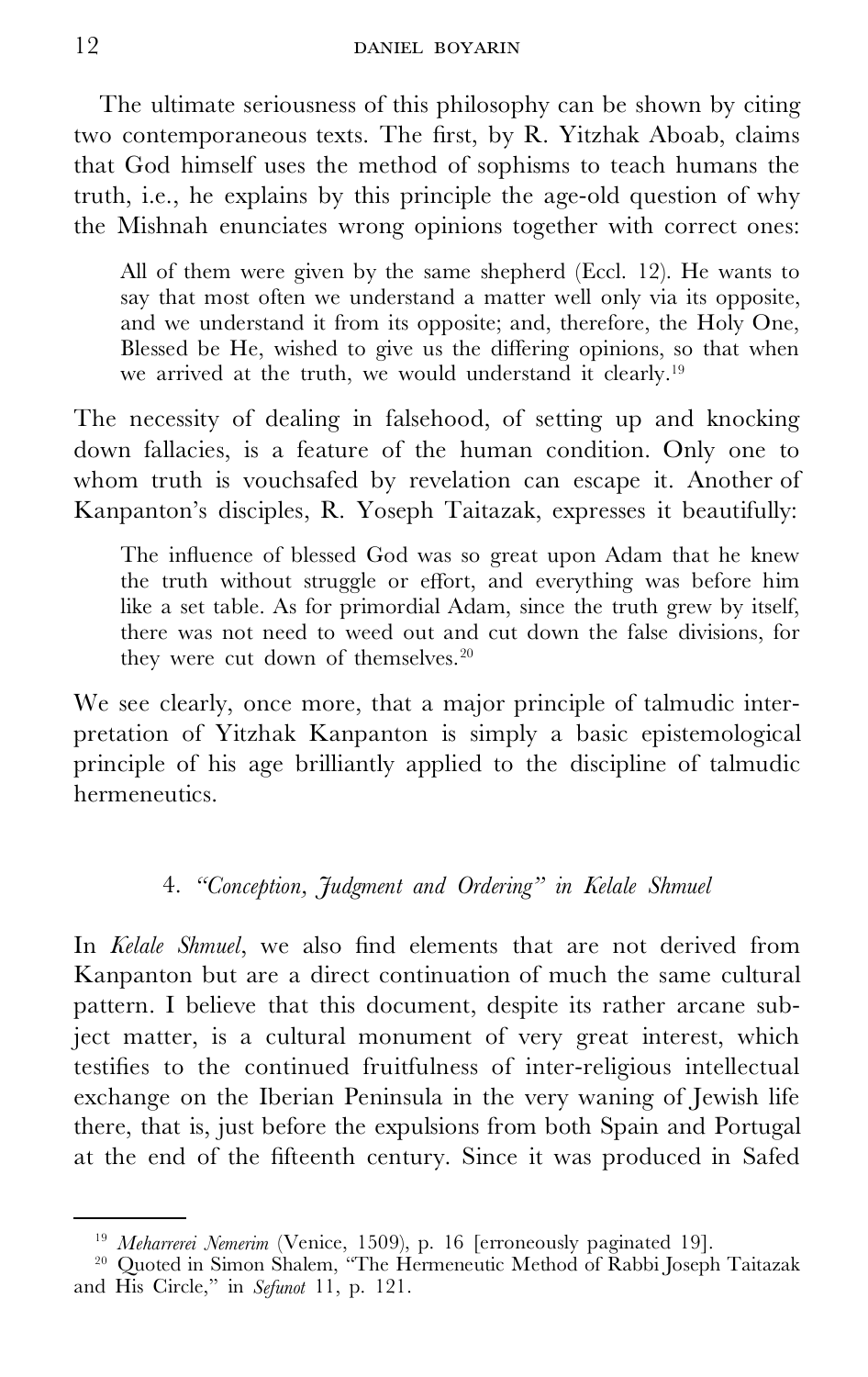after the expulsions and was enormously influential in the following generations, it testifies as well to the effectivity of that Iberian cultural openness in the intellectual life of the Sefardic diaspora as well.

Moreover, the Iberian rabbis and their Sefardic descendants were not only open to Arabic influences. Christian scholasticism also had major effects on the development of their philosophy of interpretation. One of the most strikingly specific instances of scholastic influence on Ibn Sid comes right at the very beginning of the work, where he defines *'iyyun* as being composed of three elements, called by him, *tziyyur, 'immut*, and *siddur*, conception, judgment, and ordering (1):

Know that any *me'ayyen* of any subject which comes to mind must think and be exact in three categories. The first category is with regard to *conception*. The second category is with regard to *judgment*. The third category is with regard to *order*.

As for the *conception*, It is known that words signify *intentions* which are in the soul. . . . Afterwards you must perform a second investigation into the language with regard to the *'immut*, which is the second category, and you will investigate and think, if the intention in the *tziyyur* of these words is true or false. . . . After you must perform a third investigation with respect to the third category, which is the *siddur* . . . and investigate with regard to order, whether the words are ordered in a true *siddur* [or not].

Now the first two of these terms are very well known from the Hebrew tradition of scholastic logic. They are, as shown by H.A. Wolfson, calques of the Arabic terms, *tatzawwar* and *tatzdiq*, which were also calqued into the Latin scholastic tradition as *conceptio* or *formatio* and *des, vericatio* and others. Virtually all works of Hebrew logic in the middle ages begin with the statement that the subject of logic is divided into these two parts. To take but one example, thus begins the standard work, *Kol Melekhet Hahiggayyon* (Riva-di-Trento, 1559):

All theses which one desires to know in all the mental disciplines are in two parts—the *tziyyuri* and the *'immuti.* The *tziyyur* is the nature of the thing itself, or rather that which he thinks is its nature, and it is generally asked about with the question "what.". . . . The *'immut* is the proof or disproof of the proposition . . . and it is generally asked about with the question "if."

There is, therefore, no question that the source of Ibn Sid's *tziyyur* and *'immut* are to be found in the general Aristotelian tradition of the Middle Ages. The question is only, therefore, what is the origin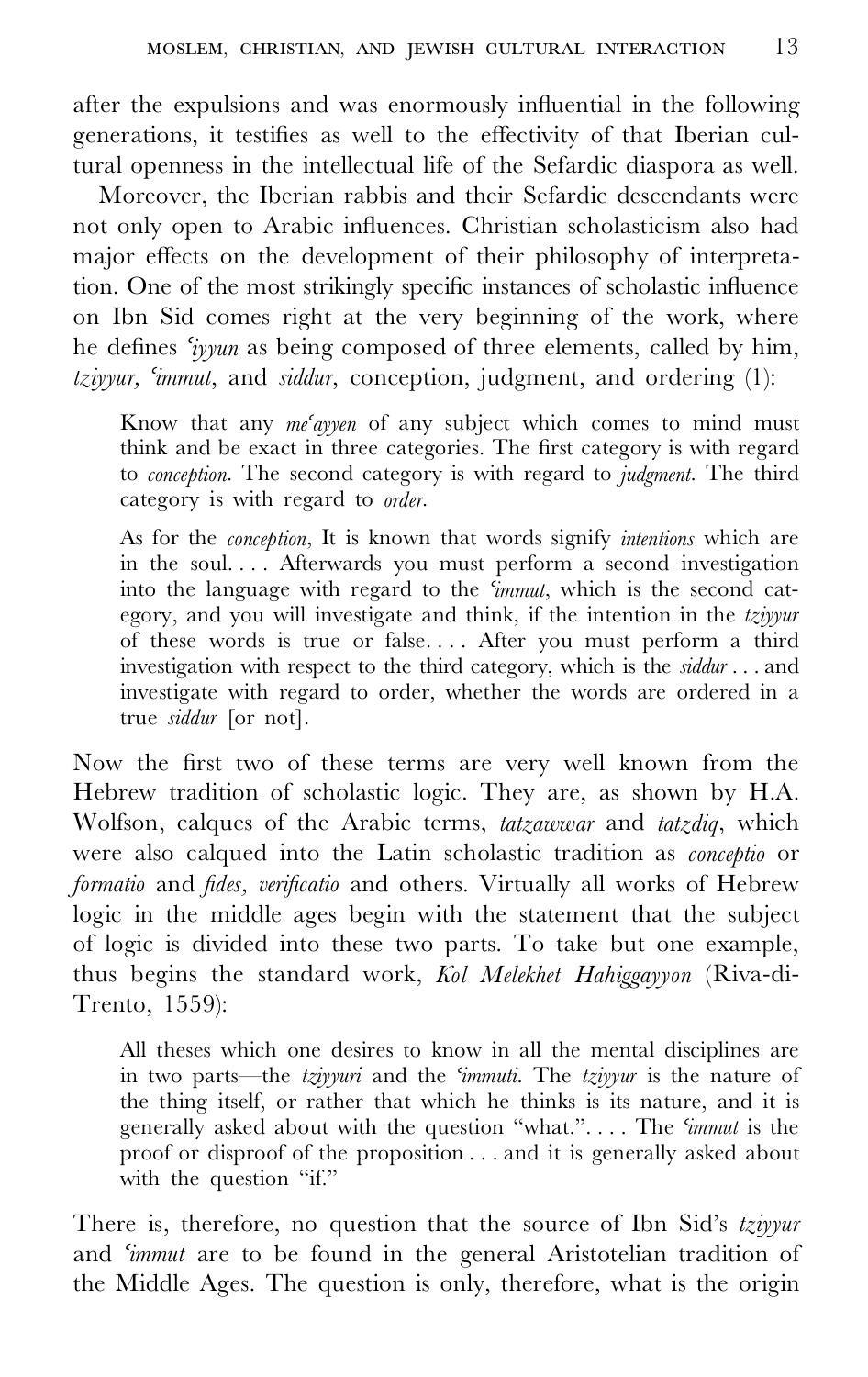of Ibn Sid's third division, *siddur*, "order," namely the investigation of the order of discourse. The answer, it seems, may be found in the Proem to Thomas's commentary on the *De Interpretatione* which opens:

There is a twofold operation of the intellect, as the Philosopher says in *III De Anima*. One is the understanding of simple objects, that is, the operation by which the intellect apprehends just the essence of a thing alone; the other is the operation of composing and dividing. There is also a third operation, that of reasoning, by which reason proceeds from what is known to the investigation of things that are unknown.

It is clear from the form of this passage that Thomas regarded the third operation, ratiocination, as an innovation with respect to the pure Aristotelian tradition, and, in fact, as mentioned above, so it seems to be. There seems to be, therefore, a clear prima facia case for regarding the three-fold division of investigation or *'iyyun* in Ibn Sid as having been derived or influenced by the Thomistic tradition. However, this identification is not wholly unproblematic, for Thomas is speaking of the process of reasoning from the known to the unknown, while Ibn Sid speaks of the order of words in the sentence and the order of topics in a text as the subject of the third category. We must address ourselves to this difference an attempt to bridge it for our argument of influence to be acceptable. Moreover, through the process of bridging itself we will be able to more adequately define the nature and source of scholastic influence on *'iyyun*.

The first step is that Thomas, himself, in various places, adds to the above description of the third operation, the term *discurrere*, discourse, as in the following sentence from the introduction to his commentary on the *Posterior Analytics*:

Tertius vero actus rationis est secundun id quod est proprium rationis, scilicet discurrere ab uno in aliud.

The third act of the mind is according to what is suitable to the mind, that is discourse from one thing to another.

Now, while it is clear that Thomas is still speaking of the process of deduction, the issue of the *order of discourse* is more prominent here, already. We have evidence that Thomas was indeed understood thus. In the curriculum of the University of Alcala, we find the study of logic divided into three areas: Simple Awareness, Judgment, and Discourse. It seems, therefore, that in the wake of the Thomists this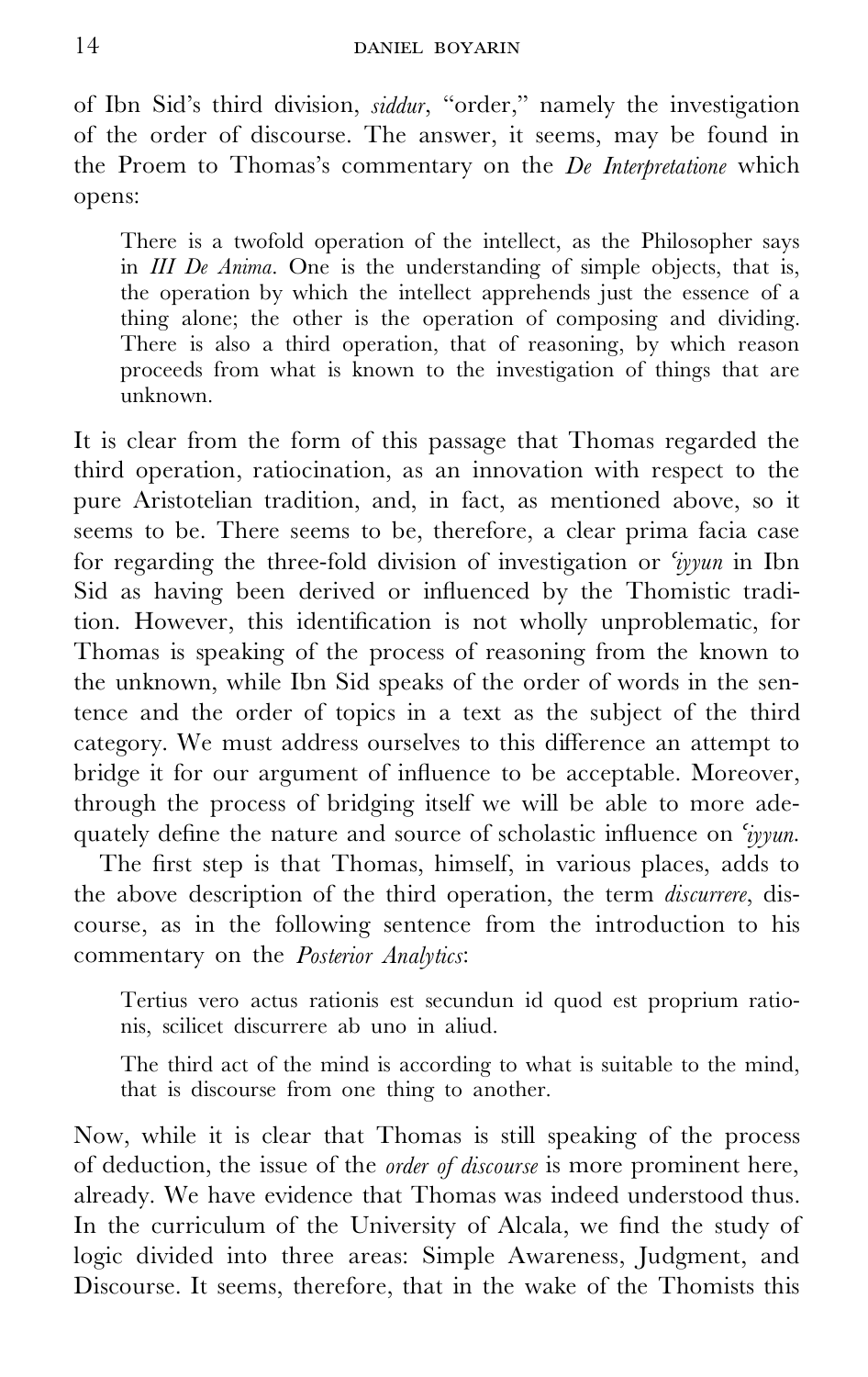had become a commonplace of Iberian intellectual culture, and it is this commonplace that is reflected in Ibn Sid's division.

Finally, it may be remarked that Thomas's own definition of this "third operation of the intellect" was too restricted, because of his commitment to an exclusively deductive, Aristotelian discourse. Ibn Sid, who wishes to apply the three-fold division of *'iyyun* to a textual discipline would have found it necessary in any case to redefine the analysis of discourse, as being the study of the movement from one sentence to the next, whether they are the terms of a deductive argument or not. Nevertheless, it must be admitted that his definition of the third operation of *'iyyun* would have been more satisfactory had he included something like the necessary ordering of the refutations and resolutions of the Talmudic pericope, an omission all the more surprising since this type of *'iyyun* is very prominent in all the actual interpretive work of his school.

We are thus left with some questions about the formulation of the definition of Ibn Sid's third division, but the fact of its scholastic origin is not, therefore, made less plausible. As a final support for this contention, I should like to adduce a further parallel between his text and Thomas's *De Interpretatione*:

| The first of these operations is<br>Be careful to precede your <i>'iyyun</i><br>of <i>tziyyur</i> first, and then the <i>immut</i><br>ordered to the second, for there<br>and after that the <i>siddur</i> , for the<br>cannot be composition and divi-<br>sion unless things have already<br>necessity of prior knowledge of<br>been apprehended simply. The<br>[one of these] will force the pri-<br>ority of its ' <i>iyyun</i> , and this is<br>$second, \ldots$ in turn, is ordered to<br>because knowledge of the inten-<br>the third, for clearly we must<br>tion of the language is necessary<br>proceed from some known truth<br>for knowledge of its judgment,<br>to which the intellect assents in<br>and knowledge of its judgment<br>order to have certitude about<br>is a prior necessity for knowl-<br>something not yet known. | Kelale Shmuel         | Thomas |
|------------------------------------------------------------------------------------------------------------------------------------------------------------------------------------------------------------------------------------------------------------------------------------------------------------------------------------------------------------------------------------------------------------------------------------------------------------------------------------------------------------------------------------------------------------------------------------------------------------------------------------------------------------------------------------------------------------------------------------------------------------------------------------------------------------------------------------------------|-----------------------|--------|
|                                                                                                                                                                                                                                                                                                                                                                                                                                                                                                                                                                                                                                                                                                                                                                                                                                                |                       |        |
|                                                                                                                                                                                                                                                                                                                                                                                                                                                                                                                                                                                                                                                                                                                                                                                                                                                | edge of its ordering. |        |

I believe that this comparison strengthens my argument in three ways. First of all is the coincidence of this placement of this statement of the necessary ordering at the very beginning of the two texts.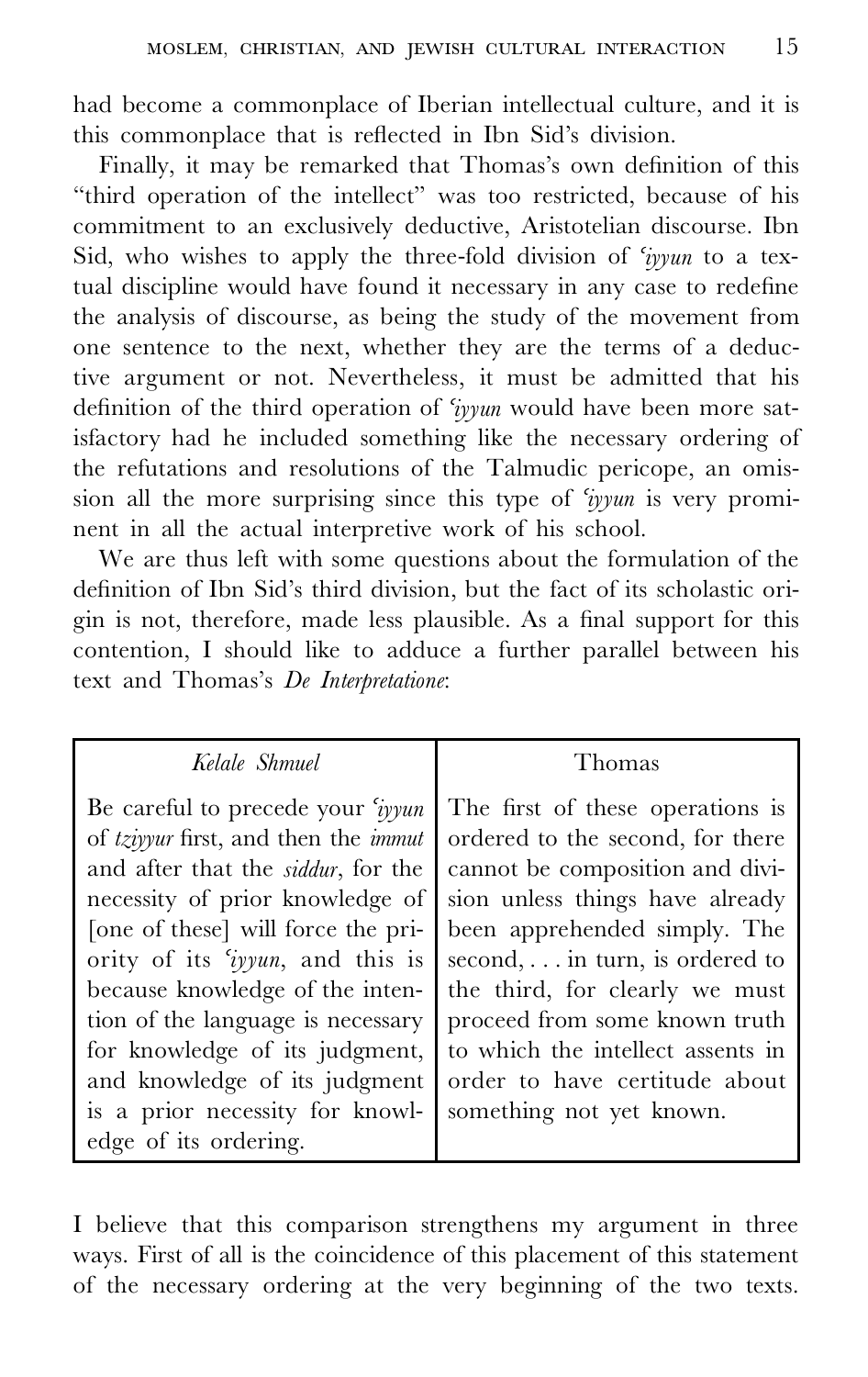Secondly, the very incoherence of Ibn Sid's arguments suggests that he is borrowing a topos. For, since his formulation of the operation of *siddur* is that one is studying the order of the topics considered in a text, it is not necessary that it follow upon proof of the truth or falsity of the judgments. In fact, in the actual commentaries of Ibn Sid's predecessor (and father-in-law), R. Yitzhaq Aboab, this is the first subject treated. Ibn Sid, it seems, has therefore, modified the order of study, in order to conform formally to the topos of the ordering of the three operations of the intellect with respect to each other. Finally, and this is perhaps, most significant, Thomas, himself, is here discussing the order to justify Aristotle's ordering of three of his works one to the other:

Since logic is called rational science it must direct its consideration to the things that belong to the three operations of reason we have mentioned. Accordingly, Aristotle treats those belonging to the first operation of the intellect, i.e., those conceived by simple understanding, in the book, *Praedicamentorum*; those belonging to the second operation, i.e., affirmative and negative enunciation in the book *Peri Hermeneias*; those belonging to the third operation in the book *Priorum*. . . . And since the three operations of reason are ordered to each other so are the books.

This forms, of course, a perfect parallel to Ibn Sid's requirement that we, "Say, for example, that he might have placed Chapter *Shenaim Ohazim* before Chapter *Elu Metsiot*," and then, of course, demonstrate why this is not so and the present order is proper and necessary. There is no question that Ibn Sid is referring to the same logical tradition which Thomas is using as well and since this is an aspect of logical theory which does not belong to the common scholastic tradition of Moslems, Christians, and Jews but to a particular Iberian Christian Scholasticism, it is equally clear that Ibn Sid and his teachers in Spain were conversant with the best of logical thought of their time and applied it in their theory and practice of talmudic interpretation. This should not, of course, be taken as evidence for a derivativeness in their tradition but rather for their desire to apply the best thought of their times to the study of Torah, both to understand the Torah better and to show that the Talmud is not inferior in its logical to any production of the Aristotelian tradition. We have here in the *'iyyun*, inspired in Spain and carried on in all of the Sefardic diaspora, what may be called without hesitation a truly scientific approach to the study of Written and Oral Torah.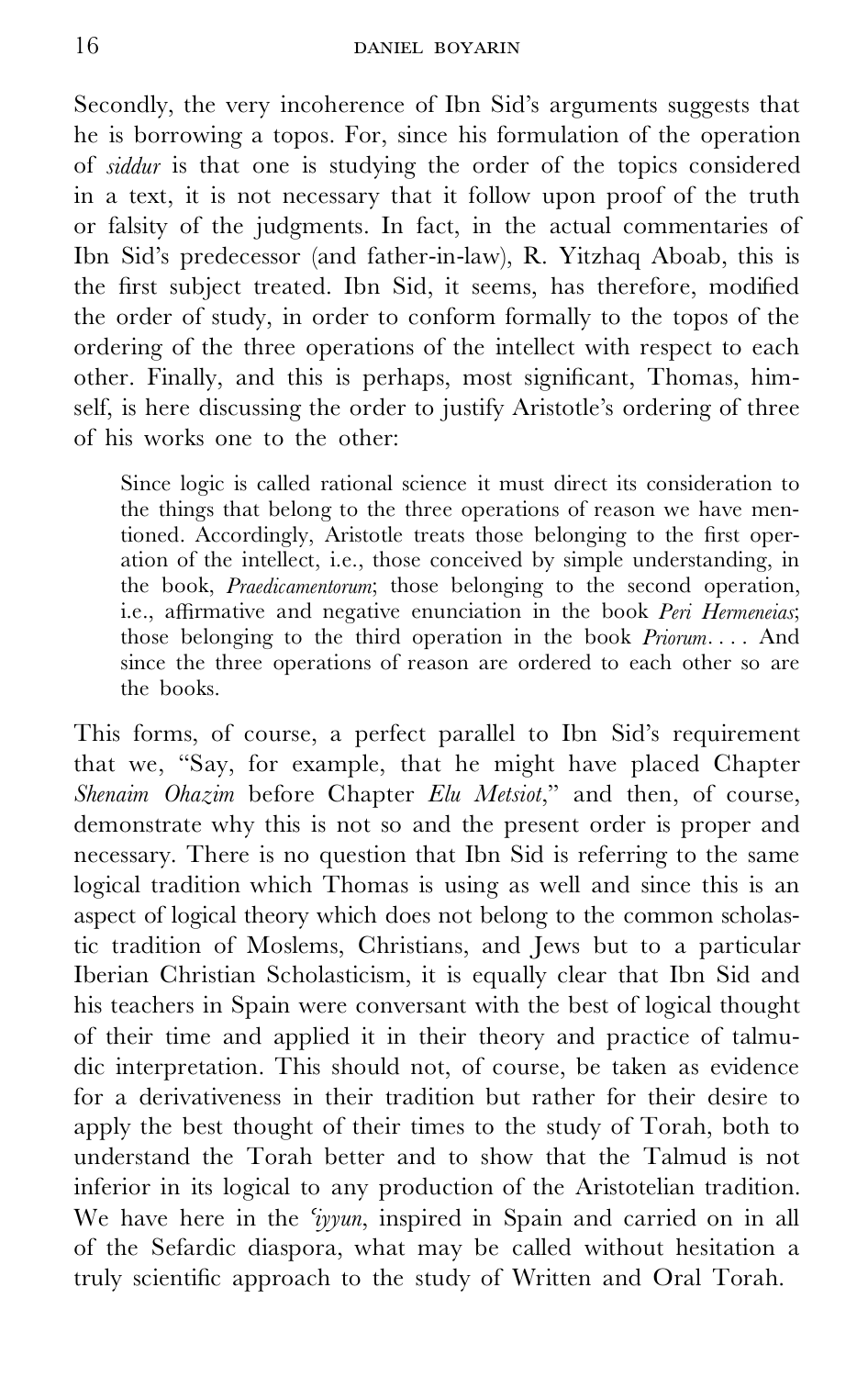# 5. *Towards a New Model of Jewish Cultural Poetics*

Most "Science of Judaism" research is carried out under a paradigm of the Jews as a separate cultural entity whose presence in other cultures is abnormal (from the point of view of Jewish existence). Such interaction between Jewish and circumambient culture as I have documented here can then only be accounted for as influence from the surroundings. This paradigm is a carry-over, I would claim, from a Central and East European cultural situation and is even exaggerated from that perspective. A more appropriate model, certainly for the study of Jewish culture in Mediterranean societies, is that of the polysystem, studying the ways in which specifically Jewish cultural practices, such as Talmud study, interact with other signifying practices in which Jews and others are involved together.

The concept of the polysystem, a product of the "Tel-Aviv" school of poetics sees culture (and the products of culture) not as a closed signifying system but as the interaction at one and the same time of different signifying practices and systems that are all current within the culture.<sup>21</sup> This dynamic is what allows for cultural change and renewal, for the different systems within the culture interpenetrate and modify each other. An excellent example of this process from an area entirely different from what we are studying here would be the way that jazz developed in American culture out of the interaction between American and African musical traditions and ultimately fructified even the practice of "classical" music-making in America, such as in George Gershwin's work. This dynamic is not understood on polysystem theory as a special case but as the typical and ever-present process of cultural creation and development.

Coming closer to home, the examples of such Sefardic giants as the Naggid and Maimonides come quickly to mind. It would be extremely misleading were we to speak in their cases of Islamic or Spanish influences on their work. They are Spaniards contributing to and participating in Ibero-Arabian culture as fully and as importantly as any other figures in medieval Spanish history. At the same time, much of their cultural practice is specifically Jewish in content, whether halakhic, hermeneutic, theological, or poetic. In order for us to see the one part of their work as authentic and Spanish and

<sup>21</sup> Itamar Even-Zohar, *Polysystem Studies*, Poetics Today (1990).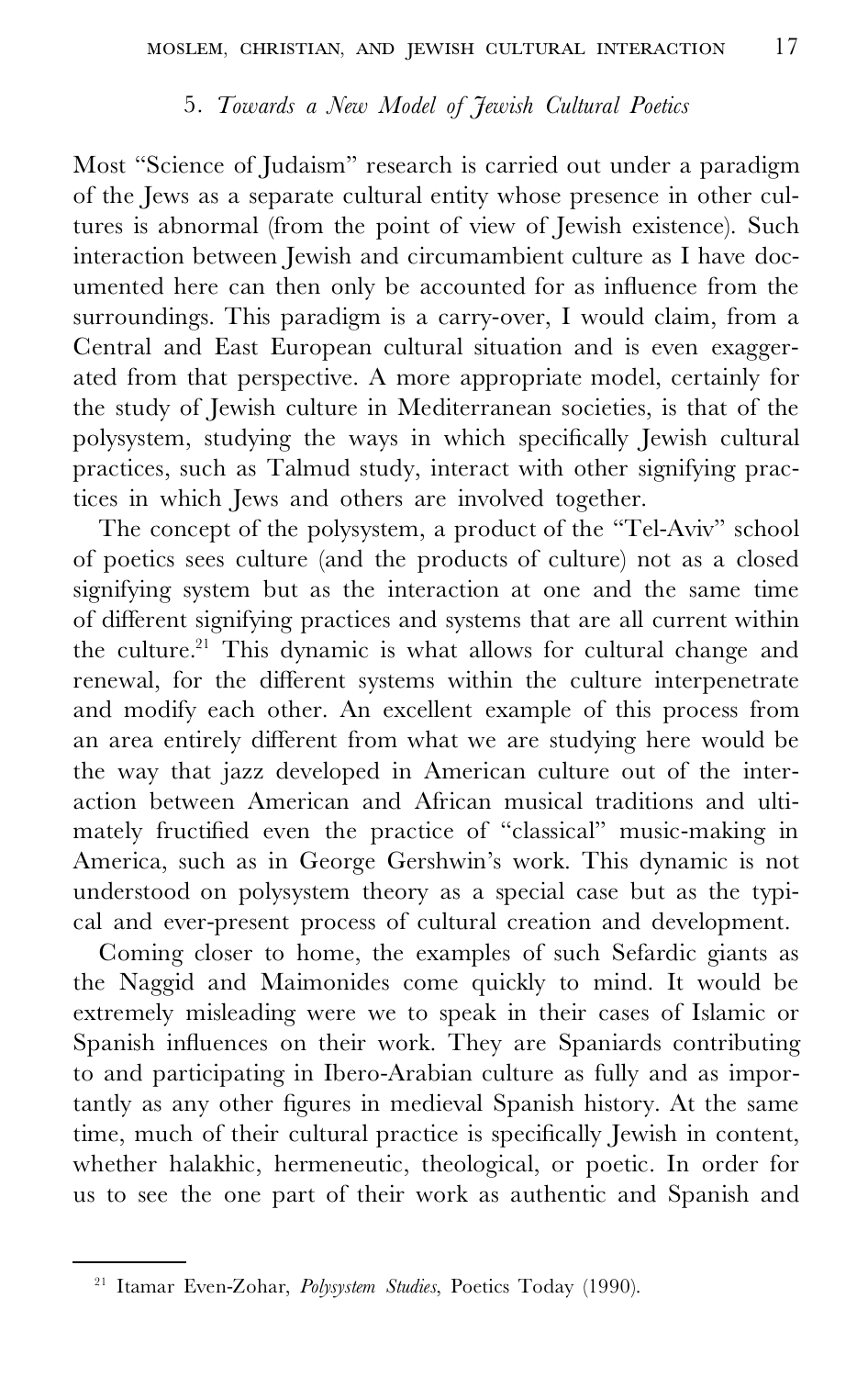the other part as Jewish work influenced by Spanish culture, we have to schizophrenize them, split them into two distinct personalities, as it were. There is, of course, not the slightest shred of evidence for such split personalities in either the Naggid or the Rambam. Rather, the model of polysystems allows us to see that different signifying systems that co-occur within culture interpenetrate each other in entirely expectable (and indeed to a certain extent predictable) ways.<sup>22</sup> This is true, whether the practitioners of the culture are its great figures, as in these two examples, or whether they are lesser or even quite insignificant figures. The continuation of this cultural pattern by the later Iberian Jews as well, and indeed its elaboration into areas of cultural practice that to the best of our knowledge had not been developed by earlier Spanish Jews, should be considered as a survival of the particular polysystemic structure that the Jews participated in in Spain. Moreover, there is no reason to see it as abnormal within Jewish history. All Jewish sub-cultures can be understood as sub-systems of the general cultures where the Jews lived. Of course, there will be a typology of such Jewish sub-cultures as more or less integrated with other sub-cultures, but in any case having just as much right to the name of culture as the others. This is true of any cultural polysystem; the sub-systems will be more or less interactive with each other. One of the most relevant factors in the typology will be the question of language-use. Obviously Jews using the culture-language current where they live will be more integrated in the polysystem than Jews who use Hebrew exclusively as a culture language. Be that as it may, it seems to me that the cultural pattern of Iberian Jewry and late-Iberian Jewry and even into the post-exilic period can fruitfully be adopted as a precursor for our own practice of cultural integration as Jews in Western culture where our general and Jewish cultural practice interact in similar ways in the university or even in the modern yeshiva.

#### *Appendix: The Introduction to* Kelale Shmuel

Said Shmuel Ibn Sidilio: It has entered my heart to make this collection, which contains no novellae for reading, but which I col-

<sup>22</sup> Rina Drory and Itamar Even-Zohar, *Reshit Ha-Maga'Im Shel Ha-Sifrut Ha-Yehudit 'Im Ha-Sifrut Ha-'Arvit Ba-Me"ah Ha-'a"Sirit* (Tel-Aviv, 1988).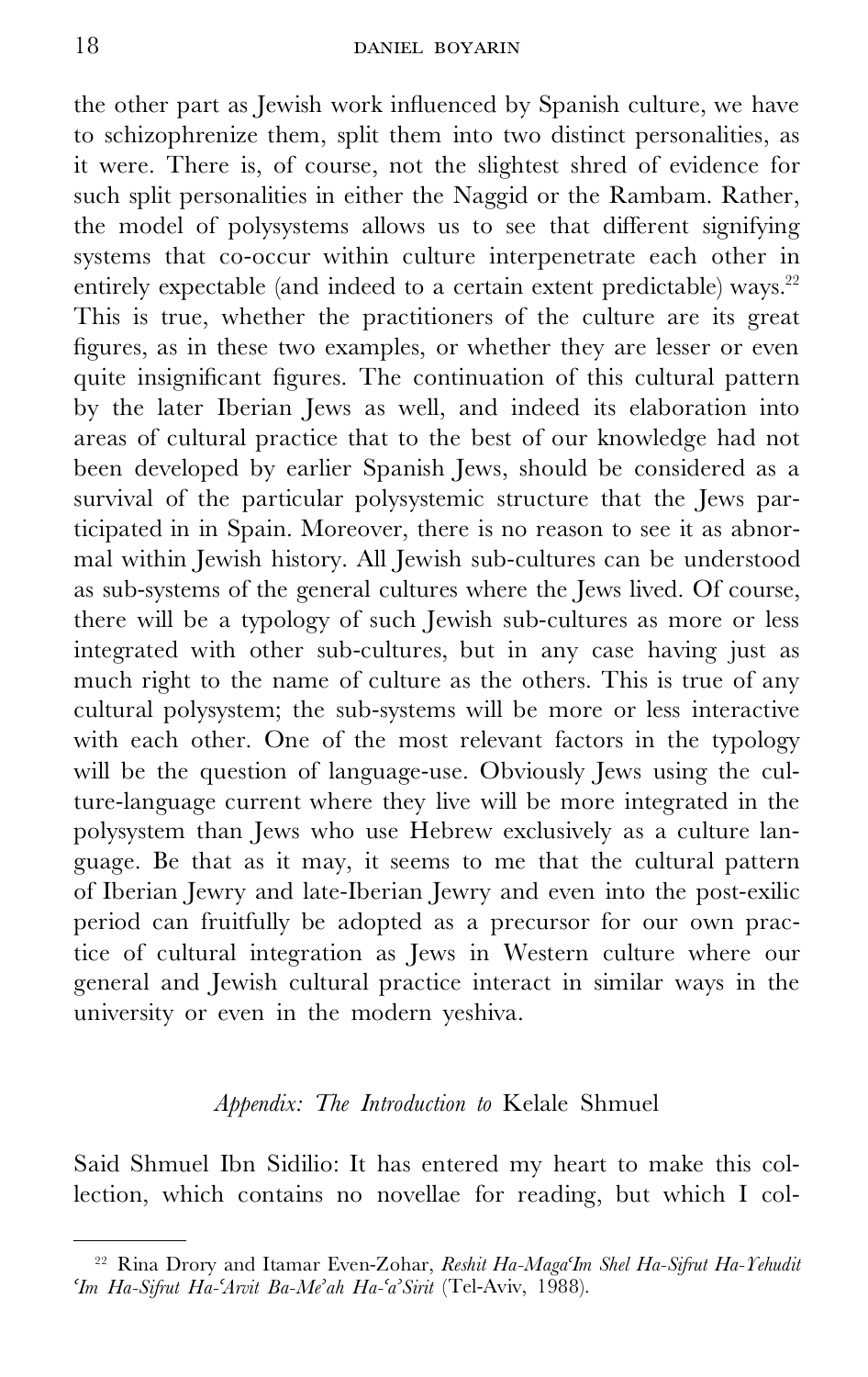lected for myself, in order to relieve myself of the trouble of searching, and I took from the books, from here and from there, any utterance or principle, which my soul delights while learning it. For after extreme age has descended upon me, and also, because of my sins, the light of my eyes has left me, I am not able to go and search for that which my heart desires. For this reason, I have collected here principles for the *gemara*, which are a *vade mecum* to the method of *'iyyun*.<sup>23</sup> [Some of] these principles are of the canons by which the Torah is interpreted, which were transmitted at Sinai, and [others are] from joining together places in the *gemara* and in the commentaries to the *gemara* and the rabbis. And in our time, a sage of the *Maghreb* arranged them into sections and chapters, and I have gathered them here to complete the composition and to ease the trouble of searching. Some I have learned from my teachers and some from my pupils, and for what I have collected and labored for this work, I have called on the name of God for help.

*Kelale Shmuel* teaches that aside from Him, be He blessed, there is no reality at all.<sup>24</sup> May the reader not be amazed if he find some principle enunciated briefly without a reference to a place in the Talmud. And also may he not be amazed if it be enunciated in unbeautiful language, and also may he not be amazed that I have not extensively analyzed the *gemara* or the principles, for it was my intention to do so and revise it in every possible way, but my sins have interrupted me. They have smitten me and wounded me and made me to sit in darkness and did not allow me to complete it, as was in my heart. Accordingly, I have become reconciled to the shortcomings which are in what I have written, for they do not prevent understanding, for not by virtue of a principle's being brief or in unbeautiful language will its understanding be confuted, for whether it is without a citation or in unbeautiful language its intention may be clear. And behold! One who opposes a blind man is in error, and after him a voice cries out and protests, whether he be young or a fool?.

*Introduction.* Great is the value of the methods of *'iyyun* in the *gemara* and it commentators. In order to increase the understanding, in this

<sup>&</sup>lt;sup>23</sup> This Hebrew term is generally translated "speculation," that is, deductive reasoning. As the term "speculation" is misleading in its modern sense, I have left the term in Hebrew here.

<sup>24</sup> I.e., from studying the Talmud in accordance with the principles of the *'iyyun*, one comes to realize the greatness of God.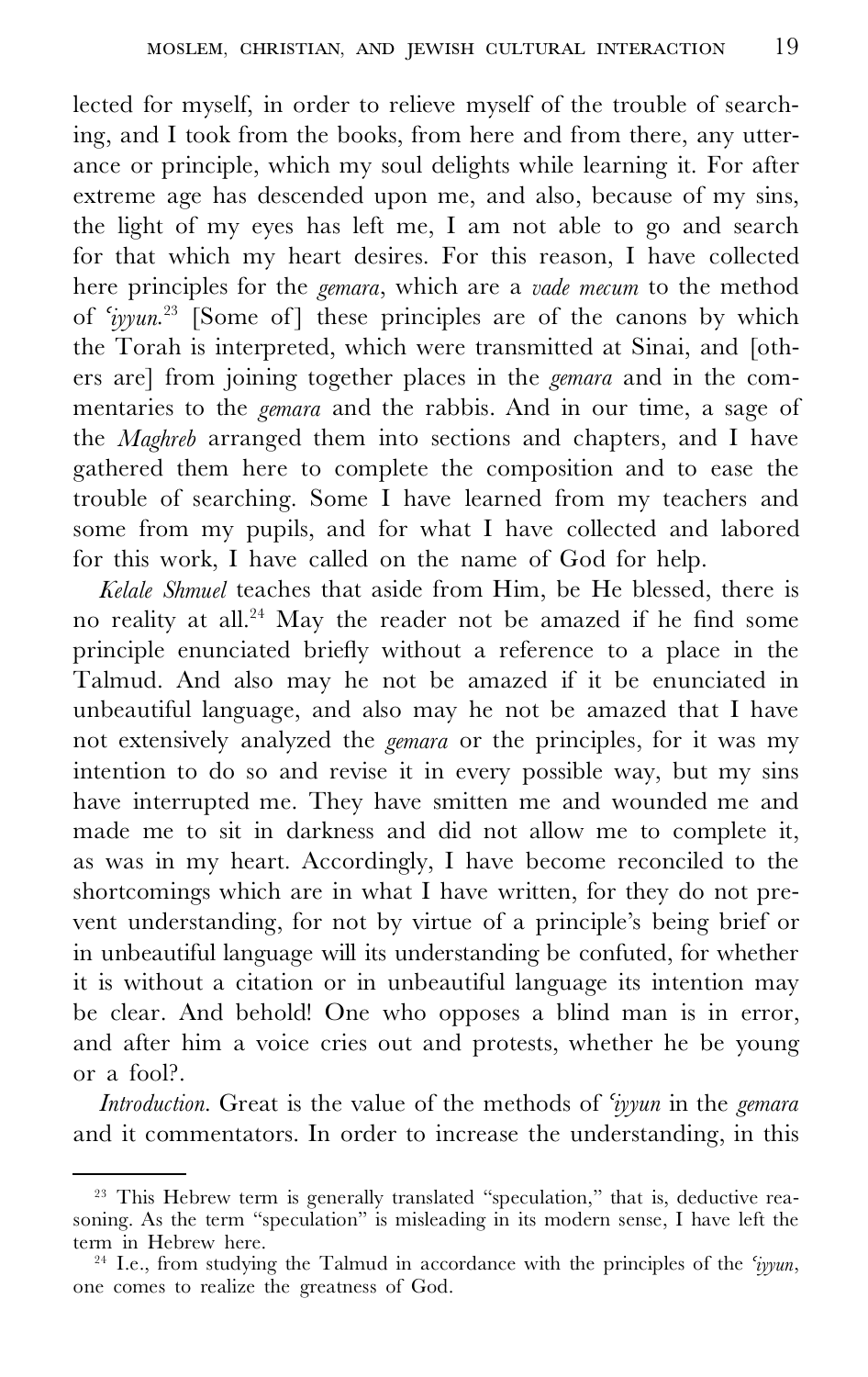introduction I will place before the reader the way in which I would learn the first *Mishnah* of *Chapter Hazzahav*. If the *me*<sup>*cayyen* [wishes] to</sup> enunciate that which is in his soul, it is appropriate that it should be by means of words which signify that which is in his soul, and that there should not be in them any superfluity or lack, in such manner that his *conception* should be enunciated well with words which signify his *intention.* In any other way it is impossible for his *intention* to be enunciated.

This may be either words which signify one *intention* or words which signify many *intentions*. An example of words which signify one *intention* is that in the *Mishnah* which is before us it says "Gold acquires silver," and the *intention* of these words is to make known that physically taking golden coins effects the acquisition of silver coins. To signify that intention, he enunciated "Gold acquires silver." In truth, however, these words do not signify the intention in his soul, for there is a difference between, "gold acquires silver" and "physically taking golden coins acquires silver coins," which is in his soul. Now, since there is a difference between them, we may object that the *tanna* was not exacting with his language, in accordance with that which we have postulated: that one who enunciates his intention must do so with words that signify the intention of his soul, but these words do not signify the intention of his soul.

And now for words which signify many intentions. It is as if you were to say that you wish to know what was the intention of the *tanna* in the Mishnah*,* and you will say, his intention is to enumerate those things which effect acquisition. And you will wish to make an investigation and thus say, if it is really the intention of the *tanna* to make known those things which effect acquisition, are there any things in the world which effect acquisition that he has not mentioned, or are there no things in the world which effect acquisition except for these which he has mentioned. You must investigate whether the words which he employed are complete, lacking nothing, or did he employ them in an [in]complete fashion, and they are lacking a *division*<sup>25</sup> or *divisions* besides those he has mentioned.

<sup>25</sup> This is a technical term of *'iyyun*. Subject matters were considered as genera divisible into their *inmae species* by the method of diaresis or division. Each one of the species discovered in this way was called a "division." Since the *tanna* must have performed such an operation in order to determine the sub-divisions of his discourse, the clauses of the Mishnah may also be termed "divisions." For further discussion of this crucial technical term, cf., Daniel Boyarin "Studies in the Talmudic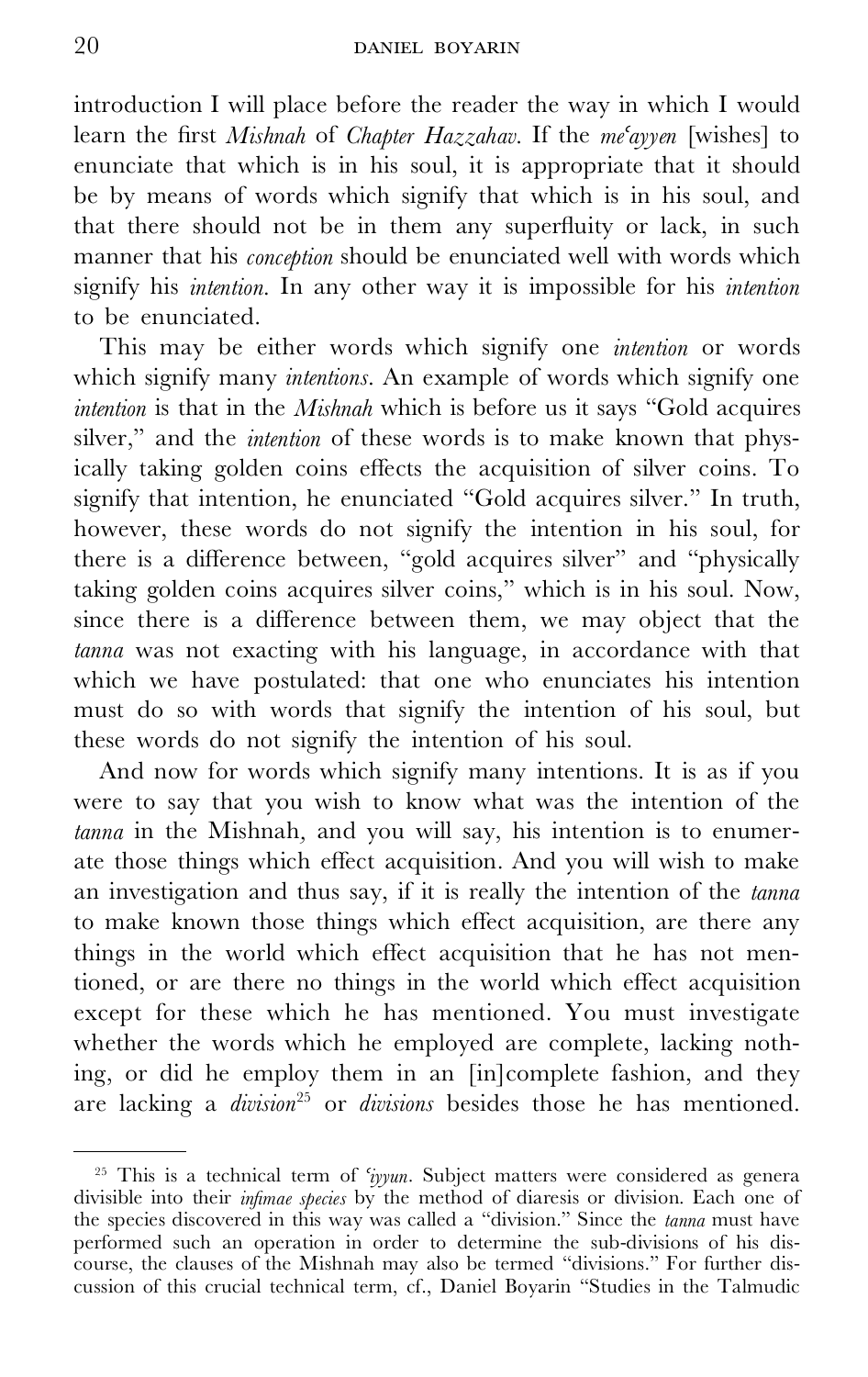And even if we will say that he employed them in complete fashion, and there is nothing lacking in them, it is appropriate to investigate if he added something. For example, if he articulated three subjects, and it would have been enough had he articulated one of them, and from it the others which he mentioned could have been deduced by us.

It has been made clear to you from what we have said that it is appropriate to examine closely every utterance [to establish] that it has no superfluity or lack but is perfect. One must examine closely, therefore, every utterance in regard to its *conception*, whether it contains superfluity or lack in two ways: whether in words or in subjects. "In words" [means] that there are superfluous words for enunciating the intention, or that they are lacking, i.e., that the enunciation does not contain the necessary words. "In subjects" [means] that there is a superfluous subject, i.e., that from the law of one subject, another of them could have been understood and it is not necessary to enunciate it; or that there is another subject which could not have been understood from the law of the subject enunciated, and it was necessary to enunciate it. So we find in the language an objection of *superfluity* and an objection of *lack*. We see that the objections which occur in the *conception* of the language/or, in the text of the *conception: bilshon hatztziyur*, in general are two: either to object that he added what was not necessary or to object that he omitted what was necessary.

If you find the language perfect with regard to its *conception*, having no superfluity or lack, then you must perform a second investigation with regard to the language, with regard to *judgment*, which is the second category. And you must investigate saying, whether the *conception* of these words is true or untrue. And even if is true, it should not be so true that we do not need it to be made known, but that it is appropriate for it to be made known.

And if its making known is necessary, then it is appropriate to investigate; perhaps you will find in it objections of "why," which are in regard to the speaker of falsehood, and this objection includes *lying*<sup>26</sup> because the intelligence contradicts him or because there is a

Commentary of the Spanish Exiles, I; The Method of Diaresis," in *Sefunot*, New Series, Vol. 2, pp. 165-184 (Hebrew).

<sup>&</sup>lt;sup>26</sup> This is the technical term for speaking falsely in scholastic logic and philosophy without regard to the intention of the speaker.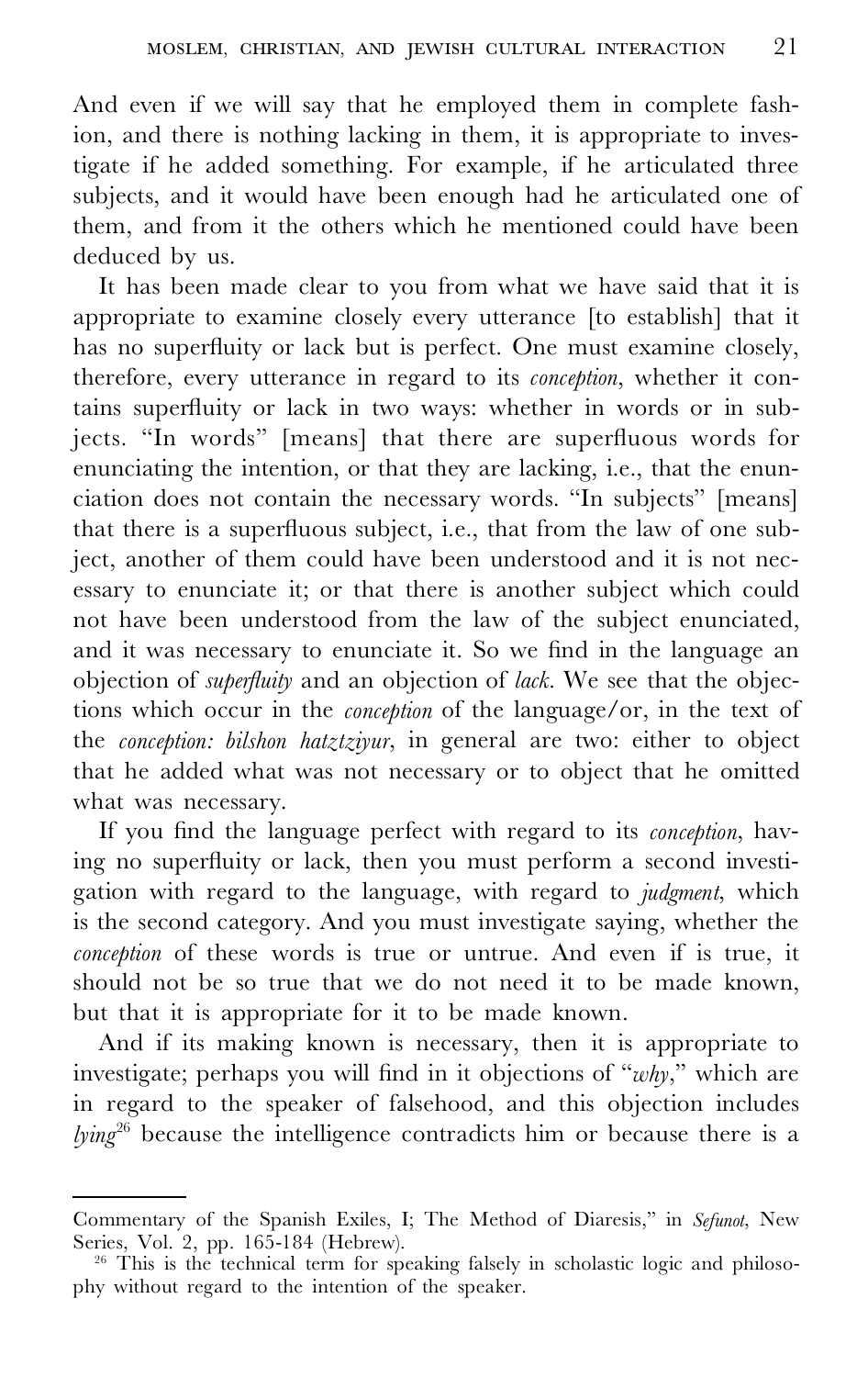law in another place that is the opposite from a *Mishnah* or a *baraita* or a *memra*, or if he contradicts himself, whether because of what he said in another place or what he said in this place, in which case we can object: "It itself is contradictory."

From this species is the objection: "When he said it, why did he say it?," for, as we have said, he knows the *Mishnah*, and if he said a law which is the opposite of the *Mishnah*, the *gemara* is amazed at him; how come he said thus? Did he not know the *Mishnah* that contradicts him?! And likewise is the *objector* who asks an objection whose refutation is obvious and is known to him, the *gemara* is amazed at him; how come he objected thus? Did he not know the refutation which contradicts him? And it is as if he contradicts his [own] words. And similarly, one who refutes [an objection] in such a way that the objection [deriving from his very solution] is obvious and was certainly known to him, the *gemara* is amazed at him thus: "When he said it, why did he say it?" The principle which emerges is that the objection is on the *speaker of falsehood*, whether by virtue of that which is *in actuu* or *in potentia*, that is a *diyyuq.*

And even if it is true, perhaps you will raise an objection of "*obvious.*" And this is in one of two cases; either it is obvious to the intelligence and it is not necessary to make it known, or he has already said it. And if it is because he already said it, it is in two cases; either he already said it in this statement itself or in another statement. And this [may be] whether he mentioned it *in actuu* or *in potentia*, namely via a *diyyuq*.

And if you have found the language perfect, having no objections of "*why*," nor objections of "*obvious*," afterwards you should perform a third investigation of the language, with regard to the third category, which is the *order*. Be careful to put your *'iyyun* of the *conception* first, and afterwards the *judgment* and afterwards the *order*, for the necessity of its preceding knowledge will make necessary its preceding *'iyyun*. This is because preceding knowledge of the intention of the language is necessary for knowledge of the *judgment*, and preceding knowledge of the *judgment* for knowledge of the *order*.

And you shall investigate with respect to the *order* whether the words are ordered in a true *order*. And it is fitting that you should pay attention to this in respect to words which signify one *intention*: for example, one might say of "gold acquires silver," that these words are in order. And not in order would be if one would say "silver acquires gold." In respect to subjects, unordered would be if you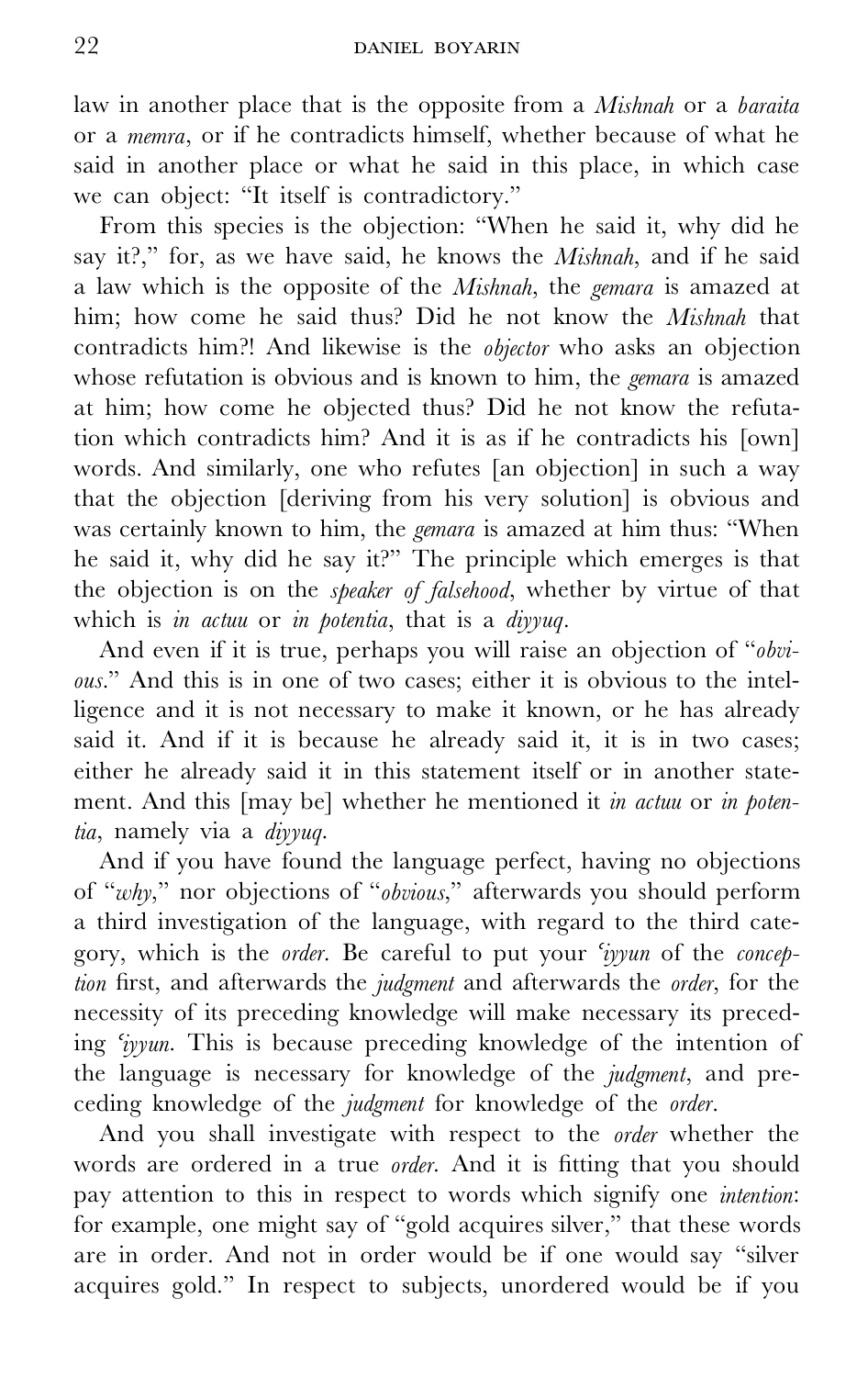were to say that he should have enunciated *Chapter Shenaim Ohazim* after *Chapter Elu Metsiot*. And similarly in a *Mishnah* in which there are two clauses, where the *tanna* should have placed the latter clause before the former clause.

The distinction that obtains between poor ordering with respect to words that are about one *intention* and poor ordering with respect to subjects is that when words that signify one *intention* are unordered it is possible for understanding to be confounded, and even if it is not confounded, it will only be known to us after much *'iyyun* and research of great effort, and therefore the words must be ordered in a true order to *guard the me'ayyen from error*.<sup>27</sup> If the poor order is with respect to subjects, however, it will not occasion that its understanding will be confounded, and what will follow from good order with respect to subjects is the broadening of the intelligence of the *me'ayyen.*

*The upshot is that for every language which will be investigated, there are only six types of doubts.*<sup>28</sup> And even though the objections<sup>29</sup> in the *Gemara* are of many species and all of them can be enumerated by the *faculty of division*,<sup>30</sup> I have chosen the path of brevity, namely, that under each of these three genera, $31$  there are two [species]. As for the genus of *conception*, they are *superfluity* and *lack*. As for the genus of *judgment*, they are "*why*" and "*obvious*." And as for the genus of *order*, they are poor order in the words or the subjects that occur in the paragraph of law, which therefore also produces two divisions.

 $27$  This is an important technical term of medieval logic, specifically in this case of the Farabian-Maimonidean tradition. The former had defined the purpose of logic as teaching universals of language such that the philosopher would be "guarded from error" in his speech, and the latter, in his handbook of logical terminology followed the great master. [Rambam, *Millot Hahiggayon*, I. Efros, ed., pp. 19-20] This term and concept became one of the great motivating forces in the development of both Sefardic and Ashkenazic *pilpul*.

<sup>&</sup>lt;sup>28</sup> This is another important scholastic logical term. See, for instance, Judah Halevi, *Sefer Ha-Kuzari*, Yehuda Even-Shmuel (Tel-Aviv, 1972), p. 10, and compare *Darkhe hattalmud*, pp. 46-47. Ibn Sid uses it as a synonym (or near synonym) for *qushiot*, the usual Talmudic term. However, it may also have been specified in his usage for precisely those objections generated by the scholastic assumptions about language, as opposed to the normal sort of objections of Talmudic scholiasts.

<sup>29</sup> *qushiot*, cf., previous note.

<sup>&</sup>lt;sup>30</sup> Ibn Sid's use of the scholastic method of dichotomous division is extensive. Along with many of his generation, he believed that division in its various applications was the royal road to certainty of knowledge. For full discussion of this method and its application in Sefardic (and to a lesser extent Ashkenzic) pilpul, see my "Studies in the Talmudic Commentary of the Spanish Exiles."

 $31$  I.e., conception, judgment, and order.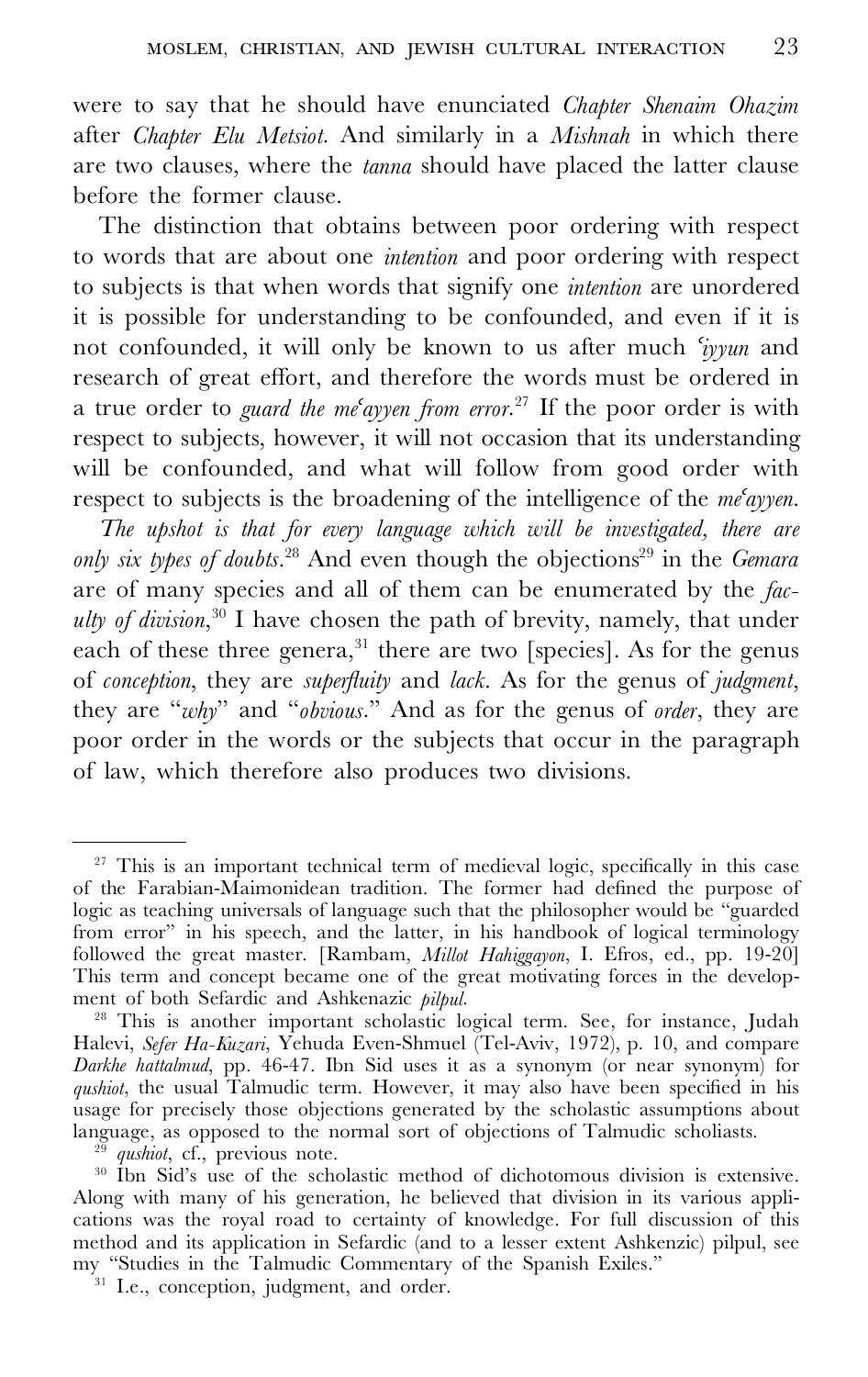With this you may obtain all of the *doubts* which there can possibly be in the halakhah, $32$  in this fashion:

The *doubts* that fall are either by way of *question* or by way of *wonderment*.

And if it is by way of *question*, that is, when the questioner wants to know that which is unknown to him, it is divided into two:

Either the *law* of the subject is unknown to him, or the *reason* for the law is unknown.

Now as for the *reason* for the law being unknown to him, this may not be divided, but if the *law* is unknown, this may be divided into two:

Either the law is totally unknown to him, or he has before him laws which may be [decided] leniently or stringently, and he does not known whether the true law is lenient or stringent.

Now if it is the true law which is unknown to him,<sup>33</sup> this is divided into two possibilities.

Either the law's being lenient or stringent are equal [possibilities to the questioner], and whether the respondent responds with a leniency or a stringency, he will have no further question; or even when he answers, he will still have a question. For example: the questioner asked a question, "What is the true law, lenient or stringent?" If you will answer, "lenient," he will have no further question,  $34$  but if you will answer, "stringent," he will have another question. The first type of question is when the *Talmud* asks one question, and the second type is when the *Talmud* asks many questions, according to the method of "If you will be able to say,"<sup>35</sup> as I will write in the second chapter on questions.

And if the *doubt* is by way of *wonderment,* this is an inclusive [category]. {Behold, I have learned this method in the method of *'iyyun,* when I was studying the *Mishnah*.}<sup>36</sup>

The way we can enumerate the objections by means of division is the following:

<sup>32</sup> In this context, he means the legal portions of the Talmud*.*

<sup>&</sup>lt;sup>33</sup> That is the latter of the two possibilities.

 $34$  That is, not in general, but in a specific, hypothetical case, where the questioner has some reason to believe that the lenient option is the correct one (but not definitive, for if it were definitive, he would not have asked). It could just as easily be the opposite, i.e., that the stringent answer would leave him no question.

<sup>&</sup>lt;sup>35</sup> This is a technical term of talmudic dialectic, by which a complex series of branching questions are set up. This technique may, itself, be related genetically or typologically to diaresis, however the question requires a separate study.

<sup>&</sup>lt;sup>36</sup> This sentence is erroneous here and reappears later in its proper place.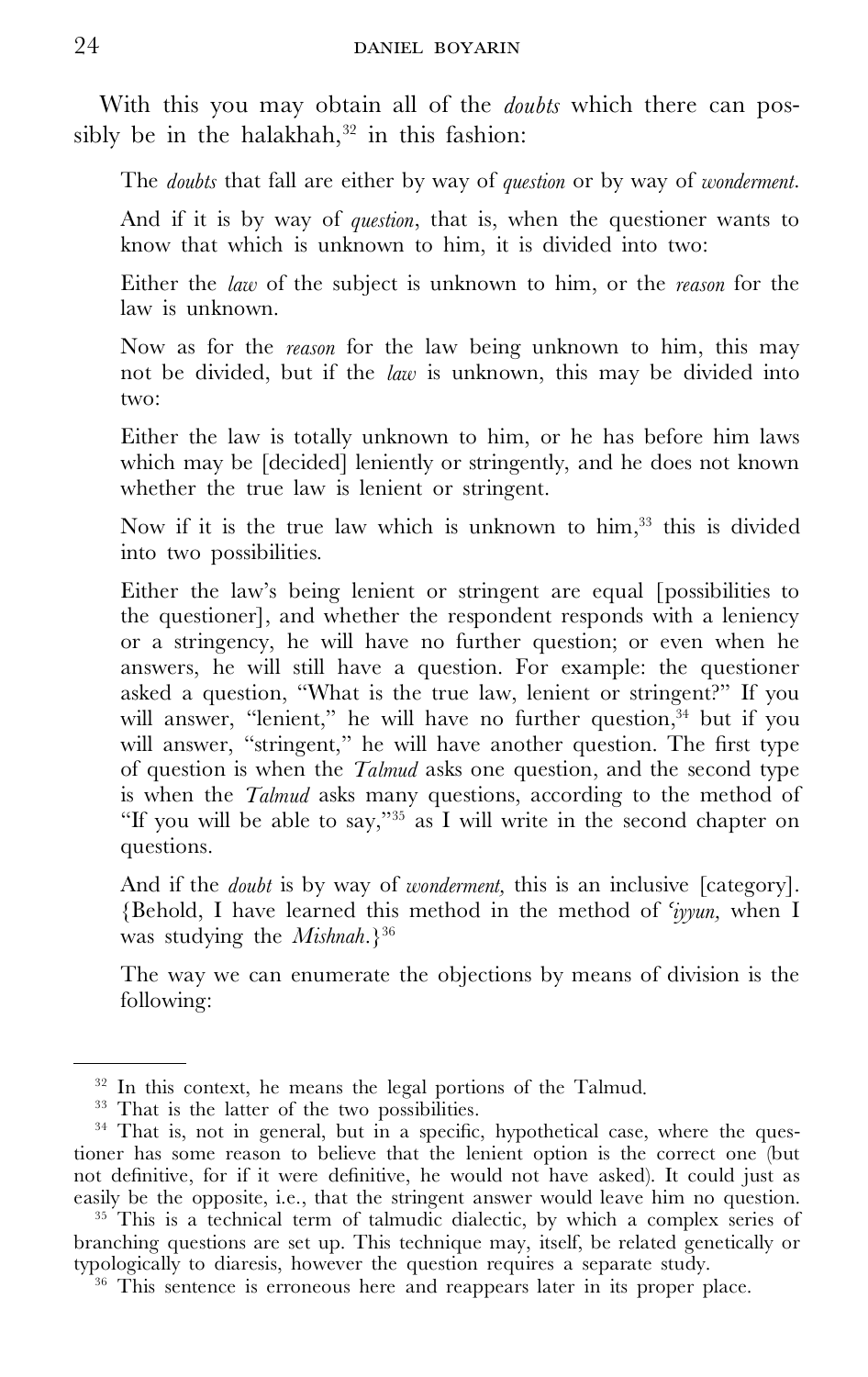(One must know, that in any subject which lies before him, obtaining all the interpretations which are possible in it is only possible via the *faculty of division.* And when you begin the division, do not make more than two divisions, and then divide the two divisions each into two more, if they both are divisible. If you begin with three divisions, e.g., if you will say, "It could be this or this or this," it will be impossible for you to obtain all the interpretations which could be in the subject you are investigating.)

And this is the method of *division* of the *doubts*:

The *wonderment* includes all types of objections, for in every type of objection, the *objector* wonders and objects.<sup>37</sup>

Now we will divide the *wonderment* first into two:

Either he wonders at the speaker that he speaks a *lie*, or not.

If he wonders that he speaks a *lie*, this may be divided into two:

Either he wonders at the speaker of a *lie* because the intelligence contradicts him or because there is a *Mishnah* or a *baraita* or a *memra*<sup>38</sup> which contradicts.

If it is a contradiction, $39$  this may be divided into two:

Either he objects from that which is *actual* or from that which is *potential* (that is, from a *diyyuq*).

And if he does not wonder because he is speaking a *lie*, this may also be divided into two:

Either he wonders that he has contradicted himself (that is, the objection of "It itself is difficult"), $40$  or not.

If he wonders that he has contradicted himself, this may be divided into two:

Either he contradicts himself in one utterance, e.g., the end of his words contradicts their beginning, or he contradicts himself from what he said in another place.

If he contradicts himself may be divided into two:

<sup>&</sup>lt;sup>37</sup> His point seems to be that "wonderment" is an appropriate name for the category that includes all types of objections, because this is the psychological state of the "objector." "Objector" here is, itself, a technical term for one of the two actors in the dialectic, namely the one who is attempting to refute the thesis of the "refuter."

<sup>38</sup> These are terms for authoritative statments from either the Mishnah and related literature or from rabbis of the Talmudic period.

<sup>39</sup> I.e., the latter case of contradiction from a text.

<sup>40</sup> A standard talmudic dialectical term for a text which contains a contradiction.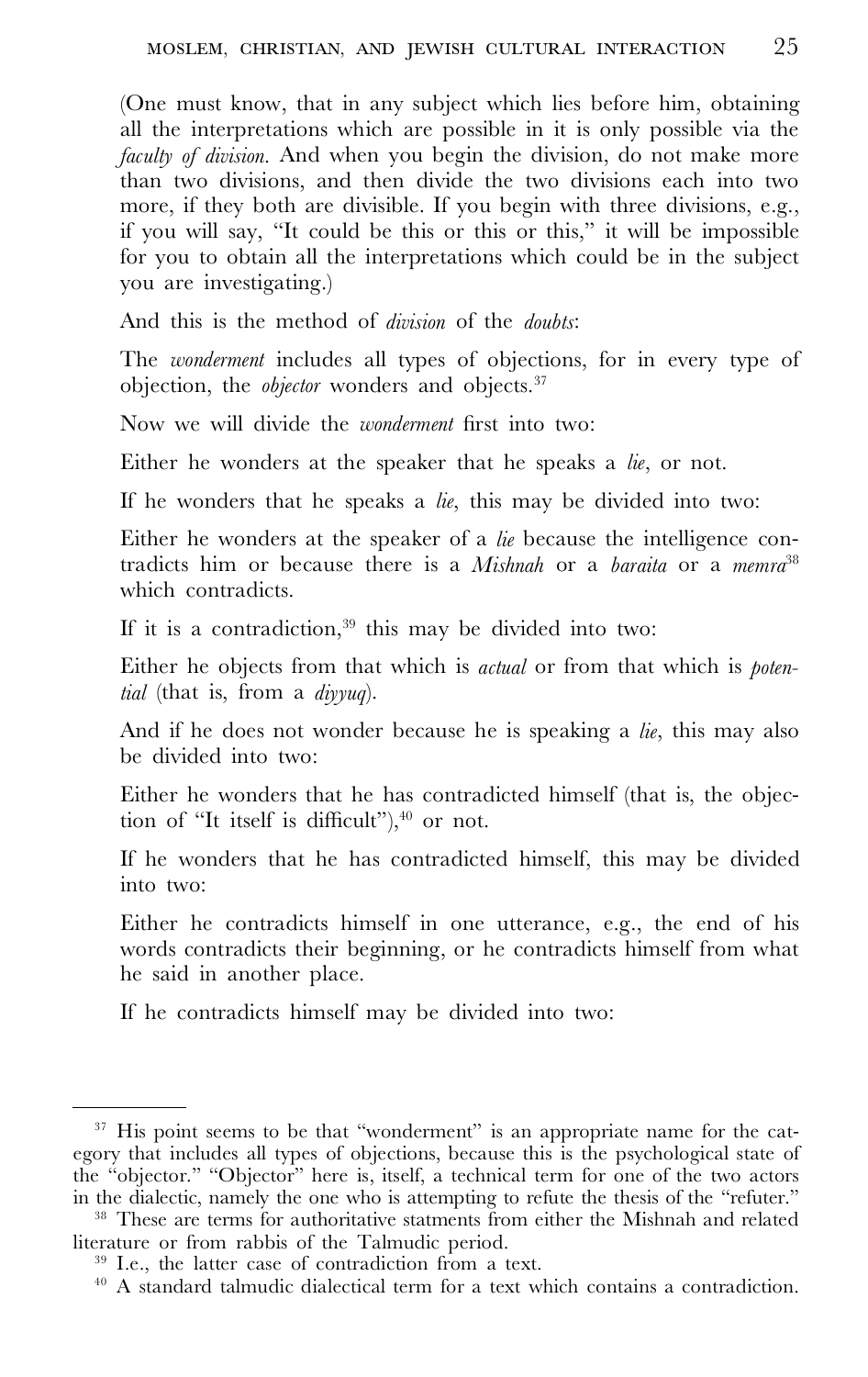Either he contradicts himself from that which is *actual* or from that which is *potential*.

If he contradicts himself from that which is *potential*, may be divided into two:

Either the *diyyuq* of the beginning contradicts the *diyyuq* of the end or not.

If not<sup> $41$ </sup> is divided into two:

Either the *diyyuq* of the beginning contradicts that which is actual in the end, or the *diyyuq* of the end contradicts that which is actual in the beginning.

If he does not raise an objection that he [contradicts] himself is divided into two:

Either he objects to the *objector* and the *answerer* that the refutation of him <u>[i.e.</u>, the refutation of his objection or his answer to an objection] is obvious, and why did the *objector* raise an objection whose answer is obvious and why did the *answerer* refute with a refutation whose objection is obvious? (and this is the objection of "When he said it, why did he say it?") $^{42}$  or he does not object in this manner.

If he does not object in this manner is divided into two:

Either he raises an objection against the choice, e.g. there is a *Mishnah* which contains a dispute of *tannaim* and of two *amoraim*, one decided like the first *tanna*, and one decided like the second *tanna*, and he wonders why did one choose the first *tanna* and one the second *tanna*, or he does not object in this fashion.

And if his does not object in this fashion is divided into two:

Either he wonders at a *lack*, namely the *enunciator* did not *enunciate* something that is necessary to say, or he objects to that which he did *enunciate*.

If he wonders at a *lack* is divided into two:

He wonders that there is lacking a word or words which it is necessary to say in that subject, or that a subject is lacking, and this is in a case where he did enunciate subjects and left out one that he should have said.<sup>43</sup>

<sup>41</sup> I.e., if it is not the case that the *diyyuq* of the beginning contradicts the one of the end.

<sup>42</sup> The standard talmudic term for this type of objection.

<sup>&</sup>lt;sup>43</sup> That is, where the structure of the text indicates that the author wishes to be comprehensive.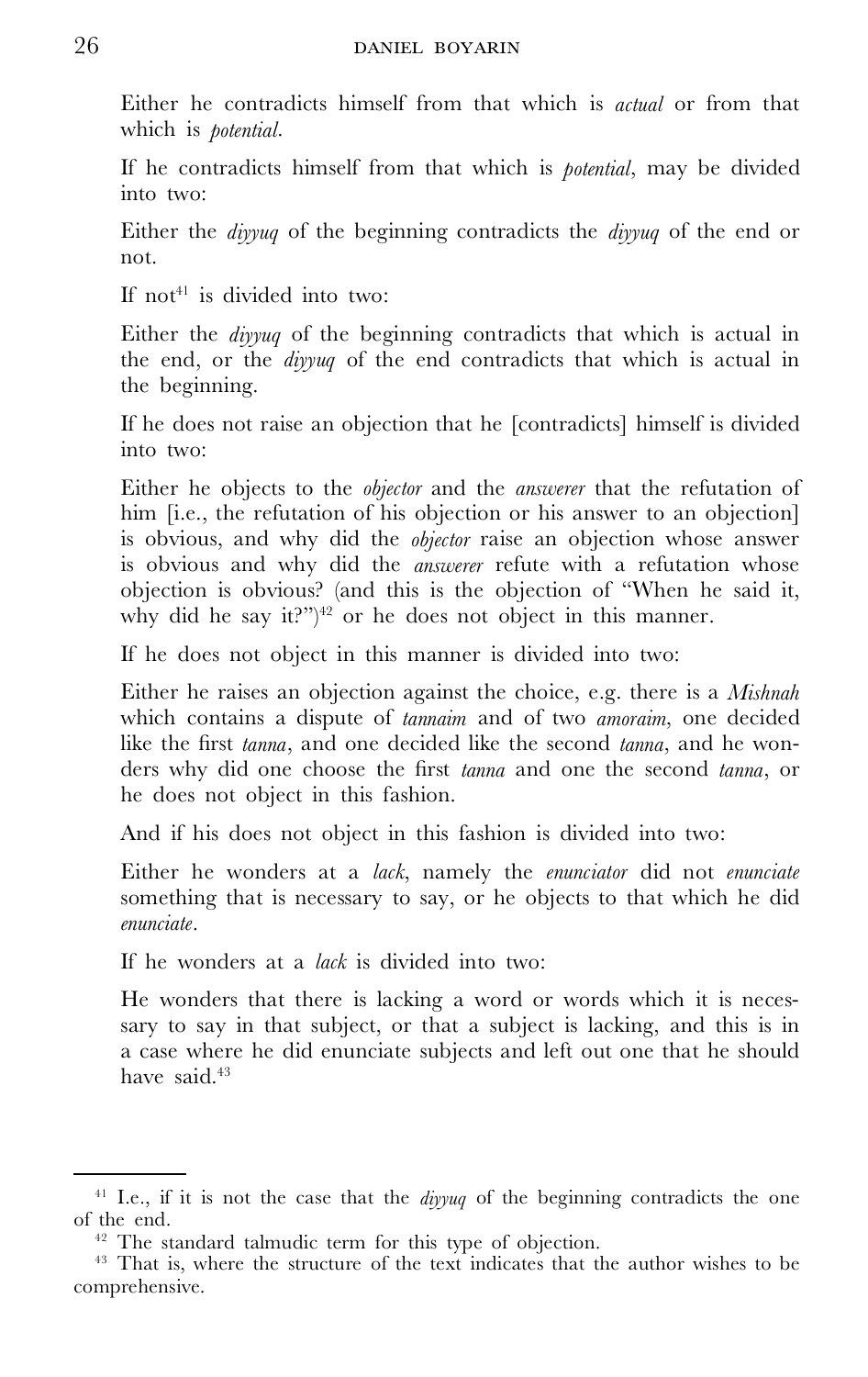Behold, I taught this method in the method of *'iyyun* when I studied the *Mishnah Hazzahav*, in order to increase the disciples' understanding of the method of '*iyyun*,<sup>44</sup> and in order that this method shall be absorbed in the intelligence of the *scholar*, I have taken the trouble to write the objections which fall in *Mishnah Hazzahav*.

And thus which would be this method for any *Mishnah* or *baraita* or *memra*<sup>45</sup> to strive in *'iyyun* by means of these objections.<sup>46</sup> For, in my opinion *verification of the intelligible* is impossible other than by means of objections, for by their means may the truth be apprehended.<sup>47</sup> Therefore, the *scholar* must seek every possible objection in order to arrive at truth.

In pursuing the objections which occur with regard to the *conception*, as we have prefaced, in the case of words which signify one *intention*,<sup>48</sup> we have, for example in the Mishnah, "Gold acquires silver," but the *intention* is to say that pulling golden dinars acquires silver dinars,<sup>49</sup> but this *intention* is not *enunciated* in the words of the Mishnah.

This objection must be before you with regard to any interpreter of a *Mishnah* or a *memra*, or any other text, namely that if the *intention* is as the interpreter has said of the language, why did the [author] not *conceive*<sup>50</sup> in his language those words which would *signify* his *intention*,

<sup>44</sup> This may also be translated as "to increase the disciples' understanding [of the mishnah] by means of the method of *'iyyun*."

<sup>&</sup>lt;sup>45</sup> These are technical names for different types of utterances quoted in the Talmud.

<sup>46</sup> That is, the objections he has detailed above under his rubrics of conception, order, and judgment.

 $47$  This statement of Ibn Sid's reflects a basic scholastic epistemological position discussed above that truth may only be achieved through dialectic.

<sup>48</sup> He is not speaking here of univocity, as we shall see below, but contrasting simple propositions with texts that contain many propositions, the difference being that in this case, what we may ask is whether there are additional or lacking words to communicate the proposition, whereas in the latter case, we may ask whether or not entire categories or subjects are superfluous or lacking, as he will show below.

<sup>49</sup> According to talmudic law, a sale is executed, not when the money changes hands, but when the goods change hands. In a sale of gold for silver, therefore, it is important to establish which is the money and which the goods, to determine whether a sale has taken place. When the Mishnah states that "gold acquires silver," it means to say that in an exchange of golden coins for silver ones, the gold is considered goods and the silver currency, and accordingly, taking possession of the golden coins effects the acquisition of the silver one. "Pulling" is the technical term for taking physical possession.

<sup>&</sup>lt;sup>50</sup> It would be more idiomatic in English to say "express." However, the verb used is the root which forms the noun for *conception*, as used by Ibn Sid as well, an I wish to capture this in my translation, because it is this polysemy which has encouraged him to formulate his material as he has.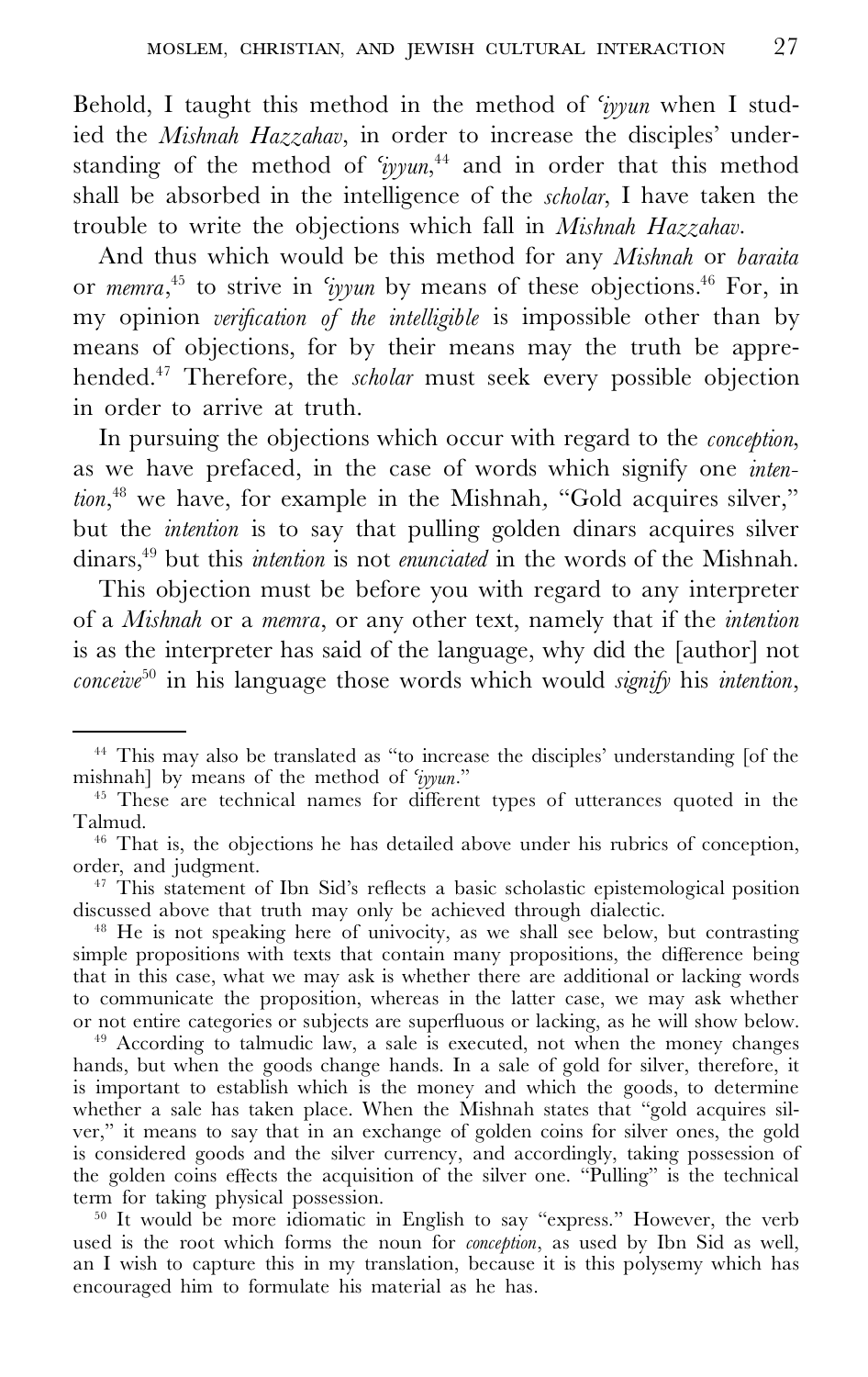and it is extremely forced to assume that he should have not *enunciated* words which *signify that intention*.<sup>51</sup>

Incline your ears to hear a principle in this matter, namely that it is important that you investigate whether the words which the commentator has written with regard to a certain utterance contradict the words that are written in that utterance or do not contradict. If they do contradict, then the objection is strengthened, for the *intention* is the opposite of what he interpreted. But if they do not contradict, then there is room for the commentator to interpret as he did.

In the Mishnah, in which it says, "gold," and the interpreter<sup>52</sup> wrote "golden dinars," "golden dinars," are not words that contradict the word "gold," for the word, "gold" includes both the minted and the unminted, and when he interprets that the intention of the Mishnah is the minted, he does not contradict the word "gold." But if you will say, in the final analysis, he [the author of the Mishnah] ought to have said, "golden dinars," and not "gold" alone, one may answer if it were impossible to interpret the word, "gold" as referring to minted gold, then your objection would be indeed an objection, for he should have said "golden dinars." But since the force of his words is that one must interpret that he is referring to the minted, one may not object that he ought to have said "golden dinars." I will say to you, moreover, that it is the way of the *tanna* to be brief, and therefore he said, "gold," and did not say "golden dinars," and when something is self understood, brevity is appropriate.

Now, if you will object that if it is *necessary*<sup>53</sup> to interpret that which he said, "gold" as referring to minted, then why was the interpreter

<sup>&</sup>lt;sup>51</sup> This constitutes, then, an objection against the interpreter. In our case, as we shall see immediately below, it is the commentator, Rashi, who supplied the information that "gold acquires silver," means that "pulling golden dinars acquires sil ver dinars," and the question is, if that is what the author meant, why did he not say so?

<sup>&</sup>lt;sup>52</sup> That is, Rashi, the classic commentator on the Talmud, who may be called, accordingly, "the interpreter."

<sup>&</sup>lt;sup>53</sup> This term refers in the authors of our school to logical necessity. An interpretation which was the only possible one for a given utterance, or which had been proven to be the only possible one in the context was called "necessary," just as the conclusion of a correct syllogism is necessary. Accordingly, in my translation, I will use the word "necessary" only when Ibn Sid uses the Hebrew technical term for logical necessity, and otherwise I will use required or the like. Thus in this passage, the interpreter was not required to write anything because the interpretation of the language is *necessary*.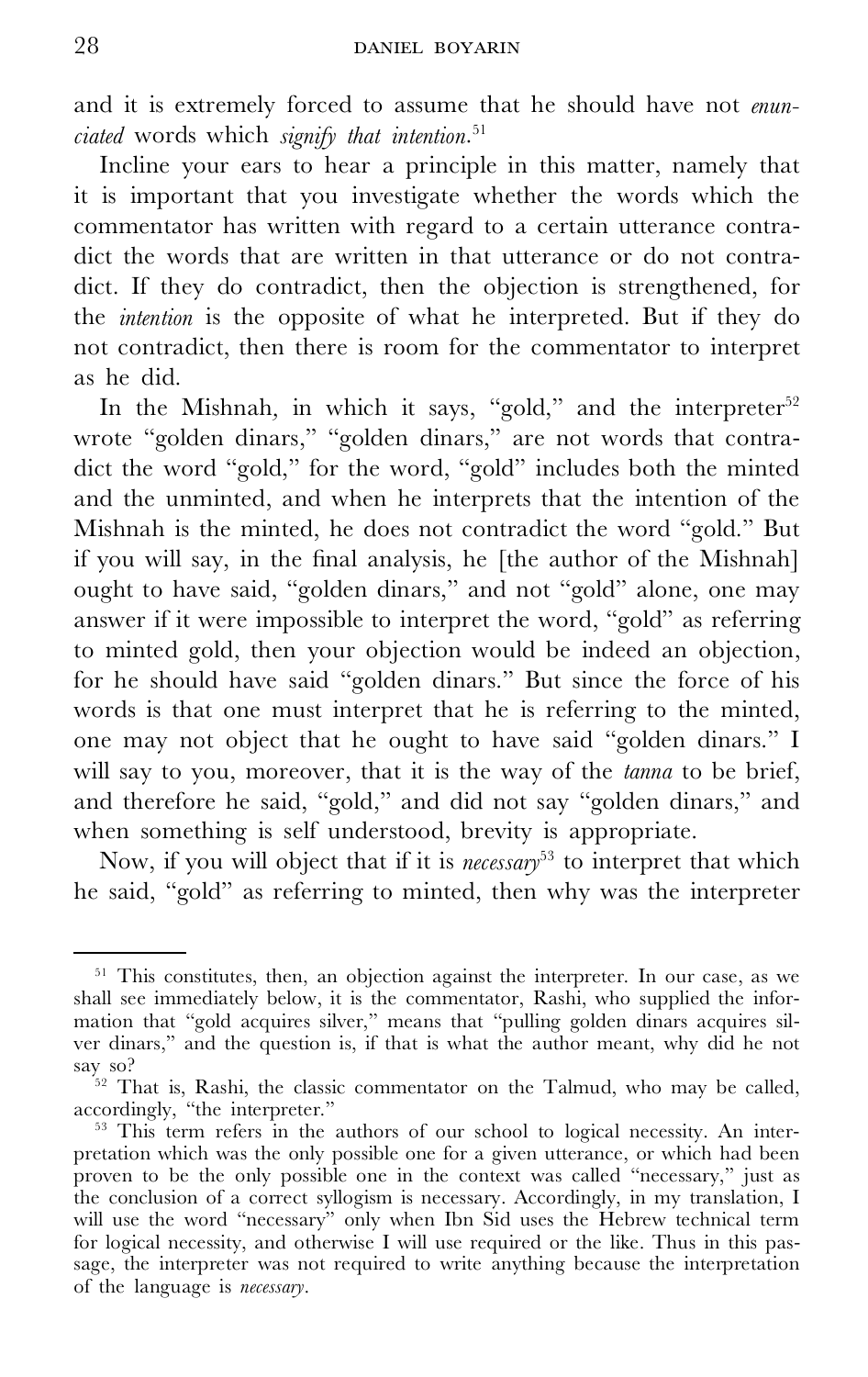obligated to write something that is self-understood? And you may raise this objection in regard to any utterance for which it appears that they words of the interpreter are not required, since the language is self-explanatory (i.e., that it refers to that *intention*). Now you will known and apprehend the answer to this objection, that the situation of the interpreter who comes to interpret is like the situation of one who has sharp vision as opposed to one whose vision is dull, and both of them are looking at a form inscribed.<sup>54</sup> For example, you could say, that the inscriber inscribed a horse on the wall, by means of lines. He did not bring material and stick it to the wall, thus forming it into the shape of a horse, but he brought a tool and with it made lines, and those lines signify a horse, even though he has not put any material inside of the lines, but left the wall as it was. Even so, it is recognizable that it is a horse, but the lines are very fine and unrecognizable to one who has dull sight, and therefore he said there is no form of a horse there. One who has sharp sight perceived that there is there the form of a horse, and in order that the dull-sighted one should perceive that there is there the form of a horse, brought a tool and broadened the lines. And then the dull-sighted one recognized what he had not before when the lines were fine. Similarly, it will happen with one whose intelligence is sharp and one whose intelligence is dull, for the one whose intelligence is dull does not perceive the *intention* of the *enunciated*<sup>55</sup> language, and because of the smallness of his intelligence, he errs in understanding it. The one who is sharp of intelligence interprets it in language that the dull-witted one can understand its *intention*.

In this case, when he has said "gold," one whose intelligence is dull does not understand that it is about golden dinars that he is speaking, but since it says "gold," he thinks that it is unminted gold. From this cause, there will result such a great confusion in his understanding that he will object that the Mishnah contradicts itself from its beginning to its end, for in the beginning it says that, "Gold acquires silver and silver does not acquire gold," but in the end it says "all chattels acquire one another," implying that also silver

<sup>54</sup> The word "inscribed" or "engraved" used here is precisely the same word that Ibn Sid has been using for enunciation. The polysemy of the Hebrew word has certainly contributed to the making of this simile.

<sup>&</sup>lt;sup>55</sup> I.e., inscribed. Cf., previous note.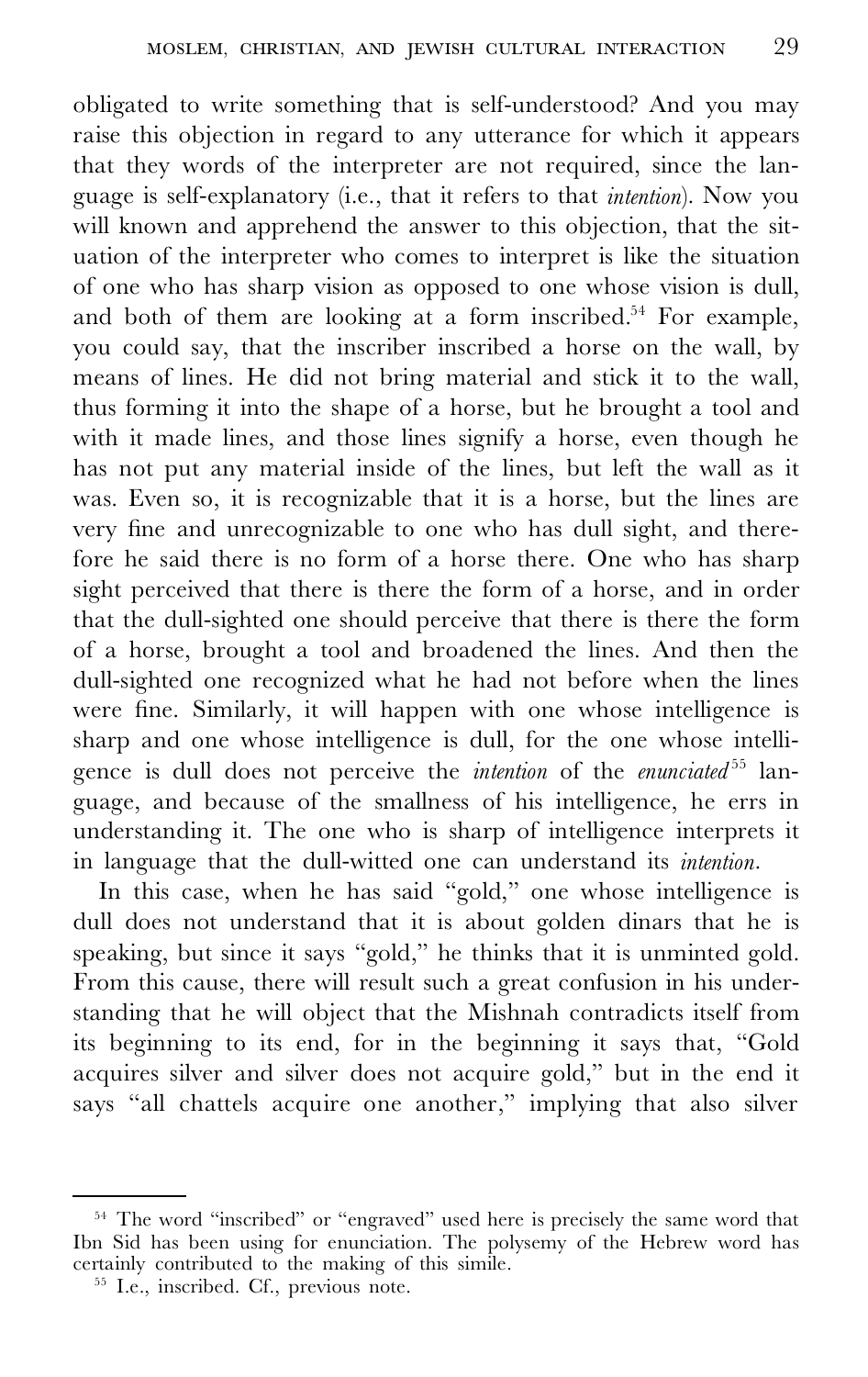acquires gold.<sup>56</sup> Accordingly, the sharp-minded one<sup>57</sup> enlightened him that the beginning is referring to minted gold, and there is, therefore, no contradiction between the beginning and the end, and the *Talmud* is full of examples such as this.

As for that which Rashi has written, "*pulling* golden dinars,"<sup>58</sup> the word, "pulling" is *necessary*, for if you will say that there is here no "pulling," how can there be acquisition, since the methods of acquisition are by money, document, or taking possession, as is explained in a few places, and without these there is no acquisition, and the method of acquisition of chattels is by "pulling." Therefore that which he has taught, "gold acquires," is by the method of "pulling," for that acquisition which is by money, document, or taking possession is only for real estate.<sup>59</sup> Now indeed, it should be clear to you when the words *signify one intention*.<sup>60</sup>

Now, if the words *signify many intentions*,<sup>61</sup> that is to say, that the *tanna*<sup>62</sup> wished to make known to us all of the *subjects* in which acquisition is possible, it will be clear after only a little examination, that in this Mishnah there are: gold, silver, copper, invalid and valid coins, tokens and chattels, and it is clear, therefore, that he wished to make us know the methods of acquisition for many subjects.<sup>63</sup> Since this has been established, an investigation becomes relevant,

<sup>62</sup> Author of the *mishnah*.

<sup>56</sup> For unminted metal is a chattel like any other.

<sup>57</sup> Rashi.

<sup>&</sup>lt;sup>58</sup> Having explained why Rashi interpreted that "gold" means "golden dinars," here, Ibn Sid wishes now to explain why it was necessary for Rashi to add the word "pulling," i.e., what ambiguity there is in the formulation as it is in the Mishnah, which would conceivably lead the dull-minded into error.

<sup>59</sup> Ibn Sid's phrasing here is awkward, and he would undoubtedly have corrected it had he revised his work. Nevertheless, his point is clear, namely that we must be talking about "pulling," that is, transferring the goods into the possession of the new owner, since that is the only method of acquisition which is effective with regard to chattels.

<sup>&</sup>lt;sup>60</sup> That is, it should be clear to you how to proceed in questioning and answering the adequacy of the language to the *conception*, when dealing with a single proposition.

 $61$  That is, that we have a complex utterance with several propositions, and now the task is to examine the *superfluity* or *lack* of propositions within the category detailed by the author.

<sup>63</sup> That is, since the author of the *Mishnah* has included a variety of categories in his utterance, we may reason that the purpose of the utterance is to make known the methods of acquisition in a general way.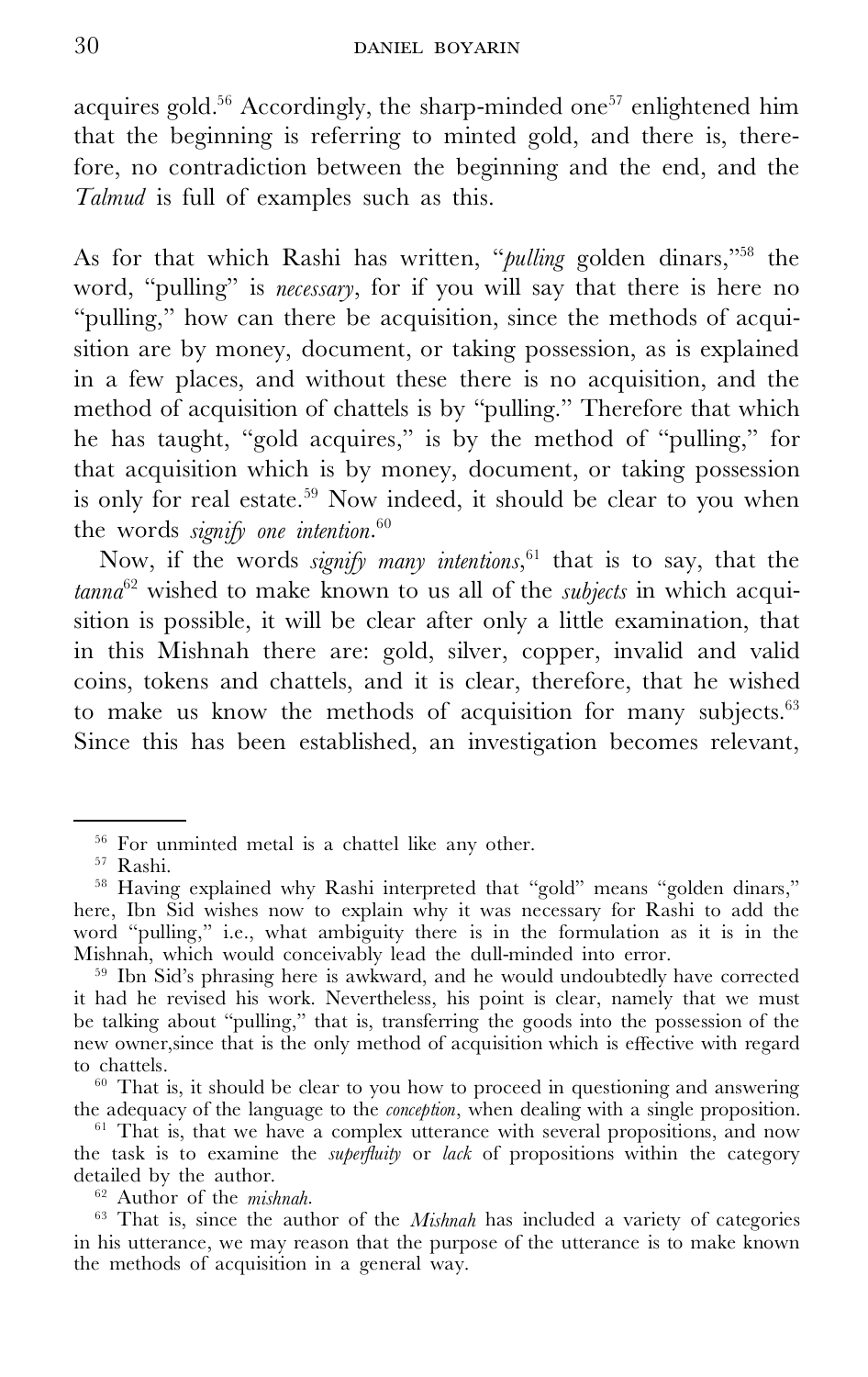i.e., if there are in the world other subjects<sup>64</sup> aside from those he has mentioned. And if there are other subjects aside from them, namely real estate, an objection with regard to the *conception* of *lack* occurs, for the *tanna* did not *conceive* in the words which are required for all of the subjects in which there is acquisition. But perhaps there is no subject aside from the ones he has mentioned, because the *intention* of the *tanna* was not to speak of the acquisition of real estate but only of chattels, which he *divided* into two categories:

minted chattels and unminted chattels, and he began with minted chattels and said, "gold acquires," and he ended with unminted chattels and said, "all of the chattels."

Since the minted belongs to three metals, gold and silver and copper, and in these metals it can be that the coin is perfect $65$  or imperfect, therefore he began with perfect coin and said, "gold etc.,"<sup>66</sup> and ended with the imperfect, and said "invalid coins and tokens."

And it was appropriate to begin with the perfect, for most purchases are with it. And even with the imperfect, he began with the more perfect of it, which is the invalid coins and ended with the least perfect, the token. From this you should learn that in any place where there are many subjects, one should begin with the more perfect of them, for that is the *virtue of speech*.

Now, even if you say that we do not have any subjects other than the ones he has mentioned, there still may be raised the objection of *conception*, that is *lack*, for acquisition by gold is in five situations; gold of silver, of copper, of invalid coins, of tokens, and of chattels. And similarly acquisition by silver $67$  is possible in five situations; silver of gold, of copper, of invalid coins, of tokens and of chattels. And similarly the copper has five situations; copper of gold, of silver, of invalid coins, of tokens and of chattels. And likewise the invalid coins have five situations, and likewise the token has five ways, and likewise the chattel. In sum, then, for these six subjects there are thirty possible situations, and the *tanna* did not choose but only five situations alone, and left out twenty-five situations. And

<sup>&</sup>lt;sup>64</sup> Belonging to this category, of course.

<sup>&</sup>lt;sup>65</sup> That is, current legal tender.

<sup>66</sup> Meaning golden coins of legal tender.

<sup>67</sup> It is quite unclear to me why Ibn Sid feels it necessary to repeat all of the categories each time.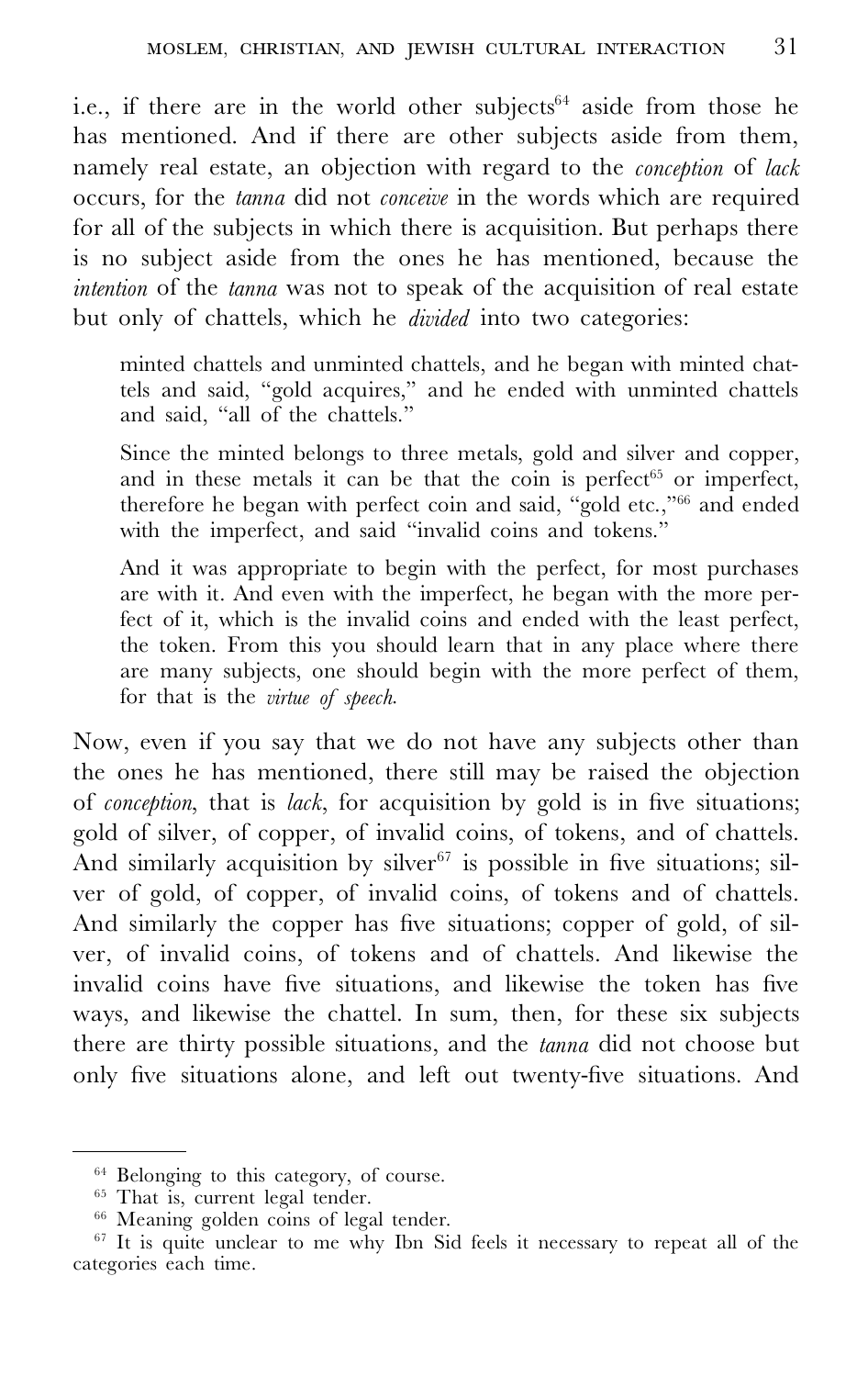accordingly, the objection of *lack* is raised, with regard to his teaching that "copper acquires silver," and not teaching the law of its acquisition with regard to gold.<sup>68</sup>

And you may also raise an objection of *superfluity*, which is also with regard to the *conception*, i.e., whether there is an unnecessary subject or not,<sup>69</sup> or if there is an unnecessary word. And in any matter that will come before you, if there is an unnecessary subject or an unnecessary *division* of a subject or an unnecessary law<sup>70</sup> or an unnecessary word. And this may be in two ways: either it has been added *in actuu* or it has been added because of a *diyyuq*.<sup>71</sup> And also in the case of *lack*, it may be that there is lacking a subject, or a *division* of a subject, or the law of the subject is missing, as in the example we have mentioned.<sup>72</sup> Or there may be *lacking* a word in the subject.

Similarly, with regard to the *judgment*, you must examine carefully whether he his speaking *lies* by virtue of the intelligence,<sup>73</sup> or by virtue of that which he has said, either in the same place or in another place, and whether the contradiction is by virtue of that which is *in actuu* or that which is *in potentia*, and in this order you should also raise the objection of obviousness.<sup>74</sup>

Similarly with regard to the *order*, you must examine carefully whether the clauses are ordered appropriately and the words.

Behold, this is what it is appropriate to examine carefully whether these deficiencies or some of them appear in the Mishnah, and I did not speak at length with regard to this *Mishnah*, since I only put it before you in order to make known to you the methods of *'iyyun*. What I have said is a guide to you for any subject which comes

<sup>&</sup>lt;sup>68</sup> And this is, indeed, a valid objection, for we do not know whether gold was more current legal tender than copper or not, but Ibn Sid does not answer it here, for he is only interested in exemplifying the method and not solving all of the problems of this particular text.

 $69$  That is, a subject which is already included or implied by another one mentioned.

<sup>&</sup>lt;sup>70</sup> That is, the subject is necessary, but once having mentioned the law for part of it, the law for another part is implied and, therefore, unnecessary, but he mentions it anyway.

<sup>71</sup> Linguistic implication. See discussion above in body of paper.

<sup>72</sup> That is, the *subject* is mentioned, i.e., we know that there is gold, silver, copper, etc. What is not mentioned is the *law* for part of the subject.

 $7<sup>3</sup>$  I.e., whether it is common sense that contradicts what he is saying.

<sup>74</sup> That is, that it is obvious by virtue of the intelligence, or by virtue of that which is said here or somewhere else and *in actuu* or *in potentia*.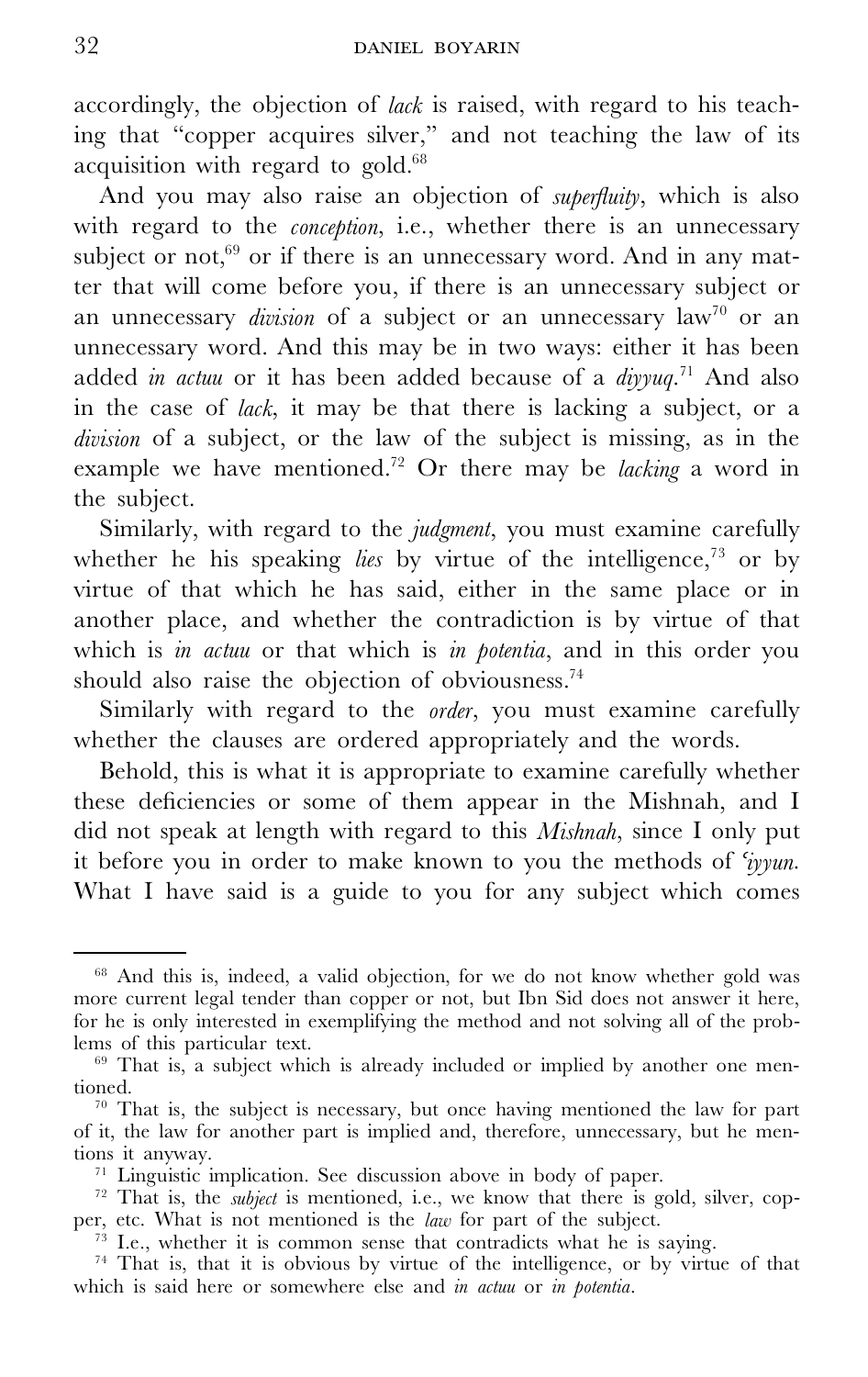before you to use the *dialectical method*<sup>75</sup> in every way possible. And in every legal passage<sup>76</sup> be careful to search for the objections which may be raised whether with regard to the *conception*, the *judgment*, and the *order*, and let all this be routine in your mouth, for in any legal passage you will require it.

<sup>75</sup> Hebrew *pilpul*.

 $^{76}$  Halakhah, as opposed, apparently to narrative passages, aggadah.